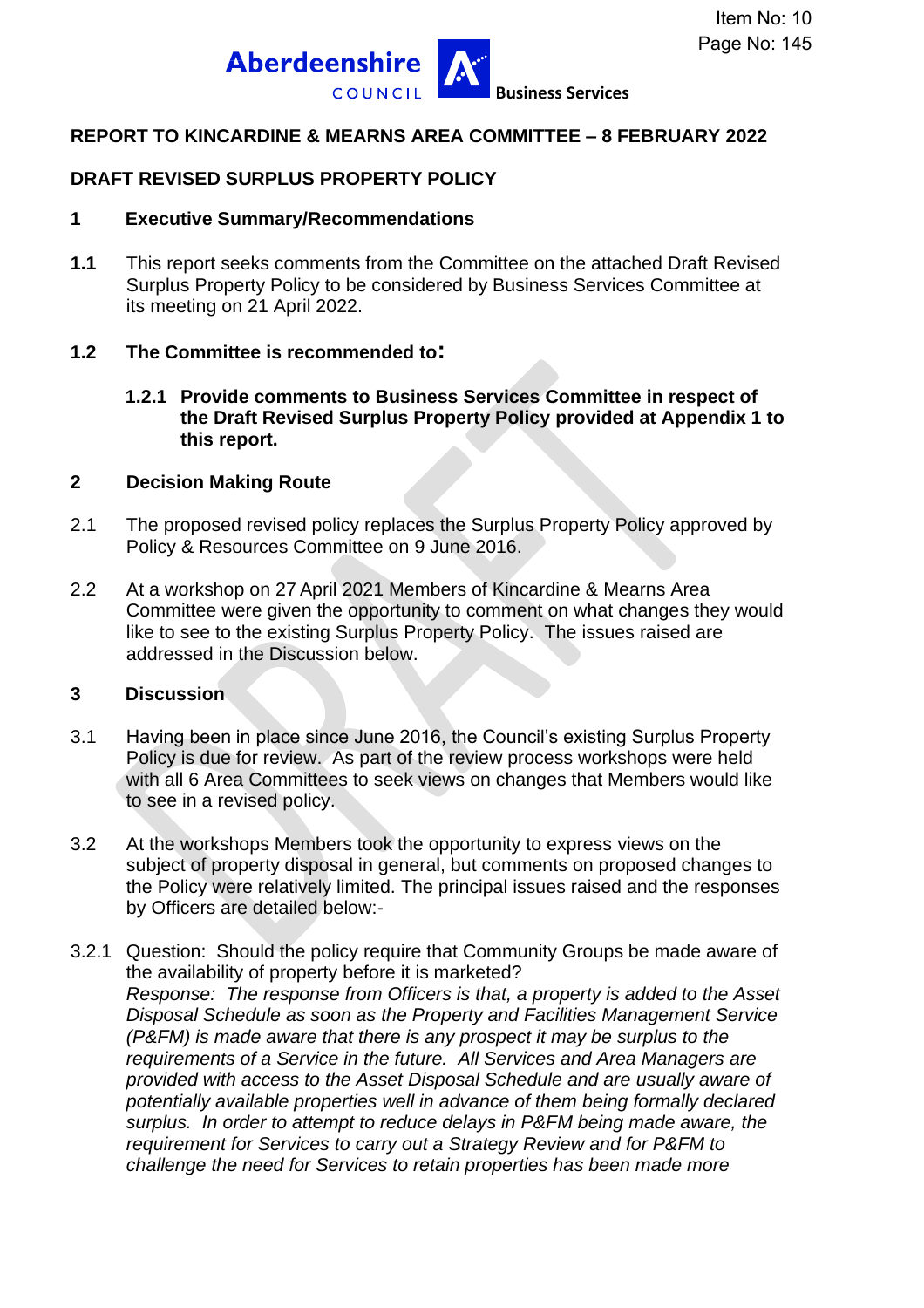*prominent in the Draft Revised Surplus Property Policy (Items 5.3.1 and 5.3.2 in the revised policy).*

- 3.3 The subject of advising Community Groups of the potential availability of a property before it is declared surplus was raised by a few Area Committees. This would raise questions as to which groups should be advised and at what stage. Officers are sympathetic to the general intention of such proposals but can foresee practical difficulties in addressing them under the Surplus Property Policy. The potential to address the needs of Community Groups by way of asset transfer of surplus Council properties is one that may be best addressed by the Asset Transfer Policy that is also currently being reviewed. It is the view of Officers that a procedure for Community Groups to register an identified need for a property that could potentially be addressed by the Council's existing portfolio, or a property being declared surplus to the Council in future, would be more appropriate than Community Groups trying to fit a need to whatever property the Council happens to declare as surplus in the future. In other words, it should be a case of a use looking for a building, rather than a building looking for a use. This would also potentially address the short timescales that can sometimes be encountered between a property being declared surplus and being exposed to the market. Advance notice of the need the Community Group is seeking to address would potentially lead to better matching between the need and an appropriate property.
- 3.4 It will be noted that at 5.4 within the draft revised policy it is stated that 'The principal purpose of the Property Disposal Procedure is to raise funds to support investment in assets as identified by the Asset Review Procedure. The funds raised will be used to support the Capital Plan. In addition, the disposal of assets will generate savings in running/holding costs, thereby reducing the Council's Revenue Budget'. It is recognised by Officers that transferring properties to Community Groups through the Asset Transfer process can also bring benefits to the Council and to those Community Groups.
- 3.5 Provided as Appendices 2 and 3 to this report are proposed revised Asset Review and Property Disposal Procedures. It is important to note that whereas these documents are referred to within the Draft Revised Surplus Property Policy, they do not form part of the Draft Revised Surplus Property Policy. They are Procedure documents, rather than Policy documents and therefore will be subject to review under the requirements for such documents. Therefore, they will potentially be reviewed independently of the Policy Review Procedure in future. This is in line with current guidance. These documents have been provided for information and approval to them is not being sought from Business Services Committee.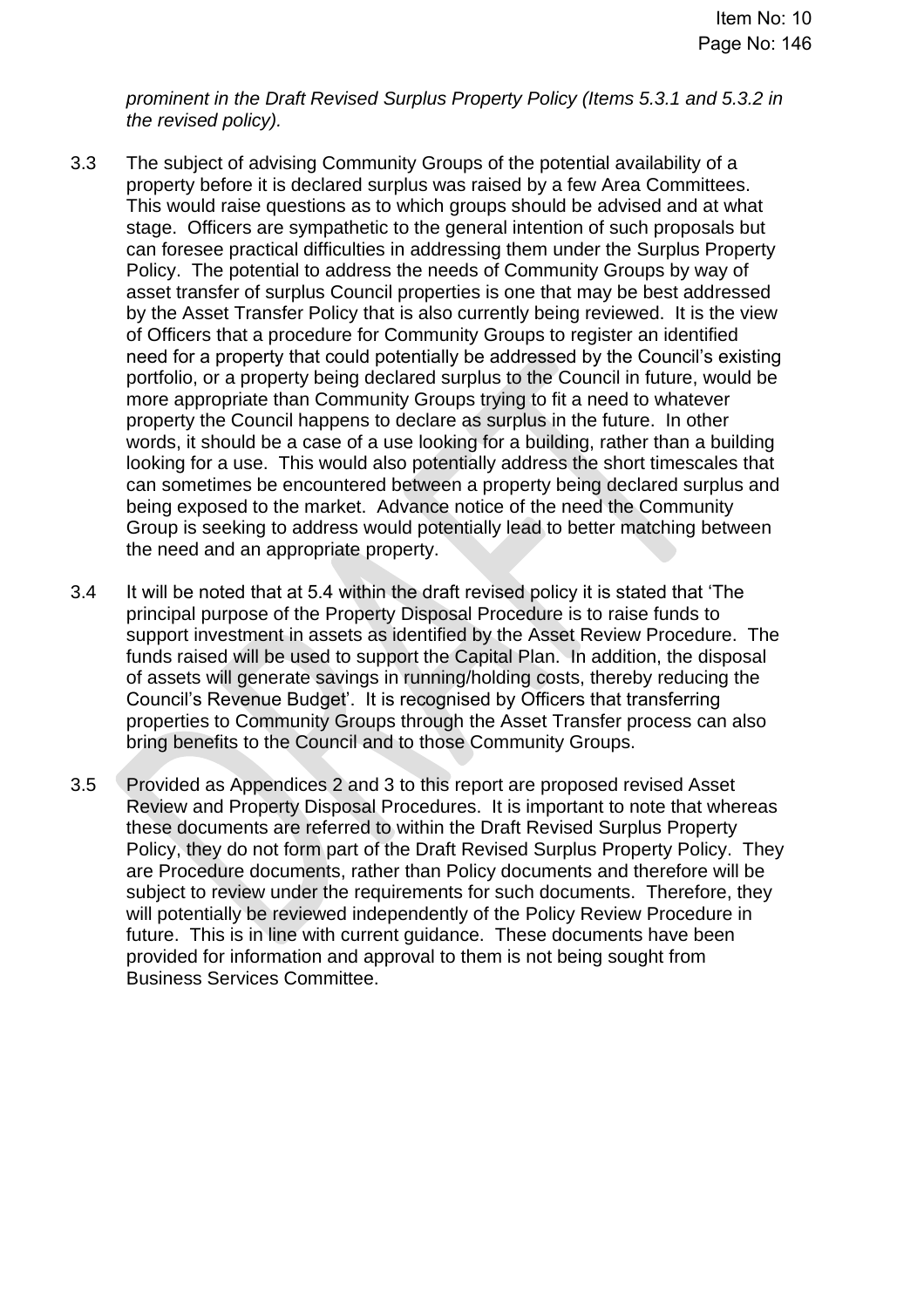# 4 **Council Priorities, Implications and Risk**

#### 4.1

| <b>Pillar</b>          | <b>Priority</b>              |  |
|------------------------|------------------------------|--|
| Our People             | Education                    |  |
|                        | Health & Wellbeing           |  |
| <b>Our Environment</b> | Infrastructure               |  |
|                        | <b>Resilient Communities</b> |  |
| Our Economy            | Economy & Enterprise         |  |
|                        | <b>Estate Modernisation</b>  |  |

Whereas it is clear that this report most directly helps deliver the Strategic Priority 'Estate Modernisation' under the Pillar 'Our Economy', it undoubtedly impacts significantly on all the strategic priorities by supporting all services in fulfilling their objectives within the Council Plan, by providing appropriate properties within our communities, by supporting the provision of more energy efficient properties, by supporting the Capital Plan and by reducing the Council's revenue spend where appropriate.

4.2 The table below shows whether risks and implications apply if the recommendation is agreed.

| <b>Subject</b>                     | Yes | <b>No</b> | N/A |
|------------------------------------|-----|-----------|-----|
| Financial                          | Χ   |           |     |
| <b>Staffing</b>                    |     | Χ         |     |
| <b>Equalities and Fairer Duty</b>  |     | X         |     |
| Scotland                           |     |           |     |
| <b>Children and Young People's</b> |     | χ         |     |
| <b>Rights and Wellbeing</b>        |     |           |     |
| <b>Climate Change and</b>          |     | X         |     |
| Sustainability                     |     |           |     |
| <b>Health and Wellbeing</b>        |     | χ         |     |
| <b>Town Centre First</b>           |     | χ         |     |

- 4.3 The application of a revised Surplus Property Policy will potentially have a significant impact on the Council in financial terms. For example, a policy that states 'The principal purpose of the Property Disposal Procedure is to raise funds to support investment in assets as identified by the Asset Review Procedure. The funds raised will be used to support the Capital Plan. In addition, the disposal of assets will generate savings in running/holding costs, thereby reducing the Council's Revenue Budget' will potentially be quite different from a policy that states a different principal purpose. Whereas, as mentioned above, the policy will impact on all of the Council's priorities, this will be through the application of the policy via the various projects that will be reported on individually, rather than by the introduction of the policy itself.
- 4.4 The screening section as part of Stage One of the Integrated Impact Assessment process has not identified the requirement for any further detailed assessments to be undertaken. Whereas specific projects that will be subject to the revised policy may require assessments to be carried out, the policy itself does not. For example, whereas the sale of a particular property may have an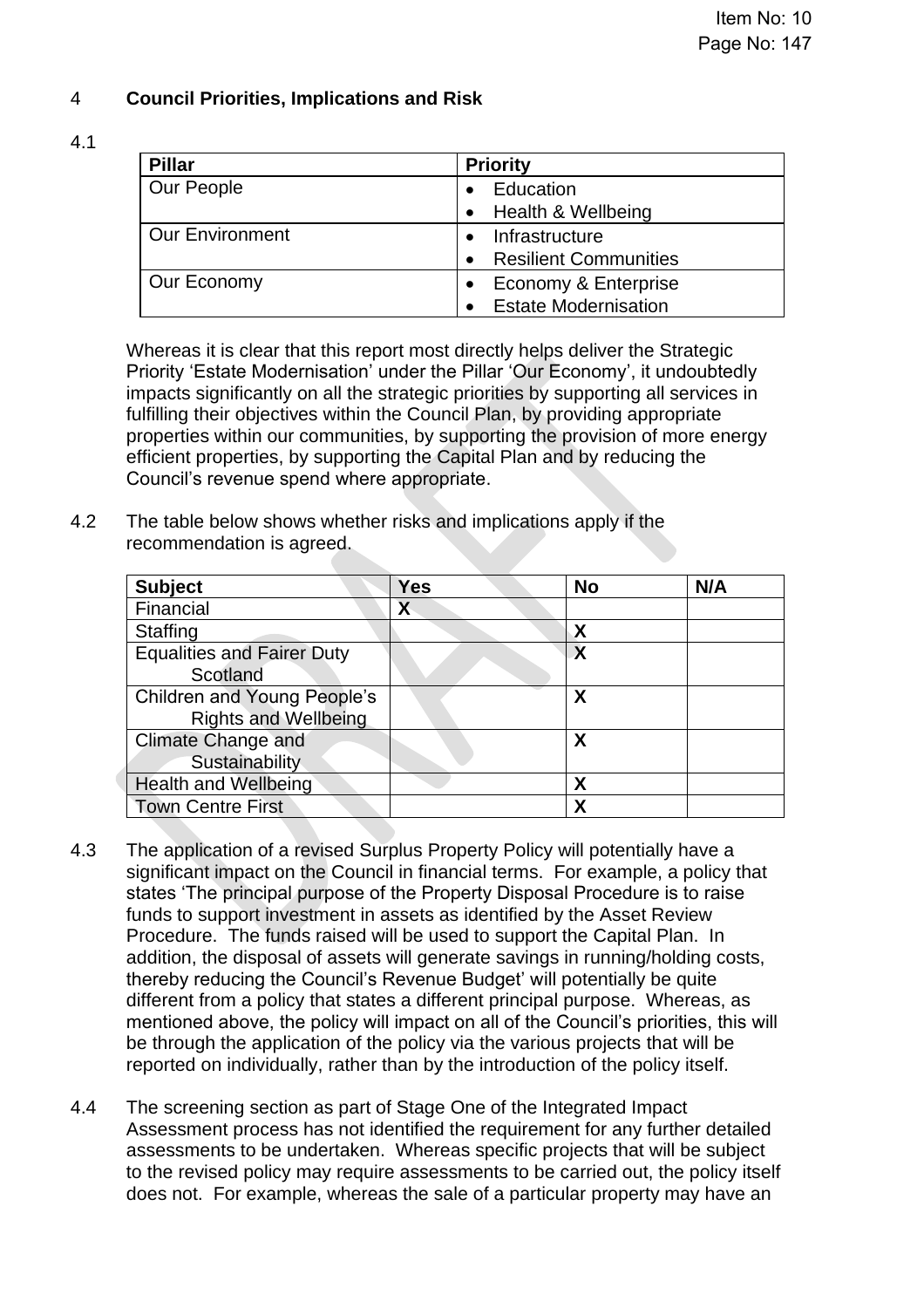impact on a town centre or people with protected characteristics, it would be when considering the sale of that property that it would be appropriate to carry out an assessment, not when putting the policy in place. The range of properties that may be affected by this policy is too wide to put in place policy measures addressing these elements.

- 4.5 The following Risks have been identified as relevant to this matter on a Corporate Level (*[Corporate Risk Register\)](https://www.aberdeenshire.gov.uk/media/26308/corporaterisks.pdf)*:
	- ACORP001 Budget Pressures
	- ACORP006 Reputation management (including social media)
- 4.6 The following Risks have been identified as relevant to this matter on a Strategic Level *[Business Services Directorate Risk Register](https://www.aberdeenshire.gov.uk/media/26309/directoraterisks.pdf)  [\(aberdeenshire.gov.uk\)](https://www.aberdeenshire.gov.uk/media/26309/directoraterisks.pdf)*:
	- BSSR004 Our assets, property and land are managed to the best financial effect, supporting delivery of our priorities and service ambitions in the medium to long term

## **5 Scheme of Governance**

- 5.1 The Head of Finance and Monitoring Officer within Business Services have been consulted in the preparation of this report. Their comments are incorporated within the report and are satisfied that the report complies with the [Scheme of Governance](https://www.aberdeenshire.gov.uk/council-and-democracy/scheme-of-governance/) and relevant legislation.
- 5.2 The Head of Roads and Infrastructure has also been consulted, particularly in relation to the revised policy superseding the Policy on the Disposal of Public Open Space and Amenity Ground. His comments are incorporated within the report.
- 5.3 The Committee is able to consider this item in terms of Section B.1.2 of the List [of Committee Powers in Part 2A](http://publications.aberdeenshire.gov.uk/dataset/c8044f6f-e327-499f-bbc7-94ae9d699559/resource/8d829bb9-95e7-4c83-bc0b-63b76bcba159/download/list-of-committee-powers.pdf) of the Scheme of Governance the Committee is being asked to consider, comment on, make recommendations to Business Services Committee on a policy which impacts its Area.

## **RITCHIE JOHNSON Director of Business Services**

Report prepared by John Gahagan, Estates Manager Date 24 January 2022

**List of Appendices** *–* Appendix 1 – Draft Revised Surplus Property Policy Appendix 2 – Draft Revised Asset Review Procedure Appendix 3 – Draft Revised Property Disposal Procedure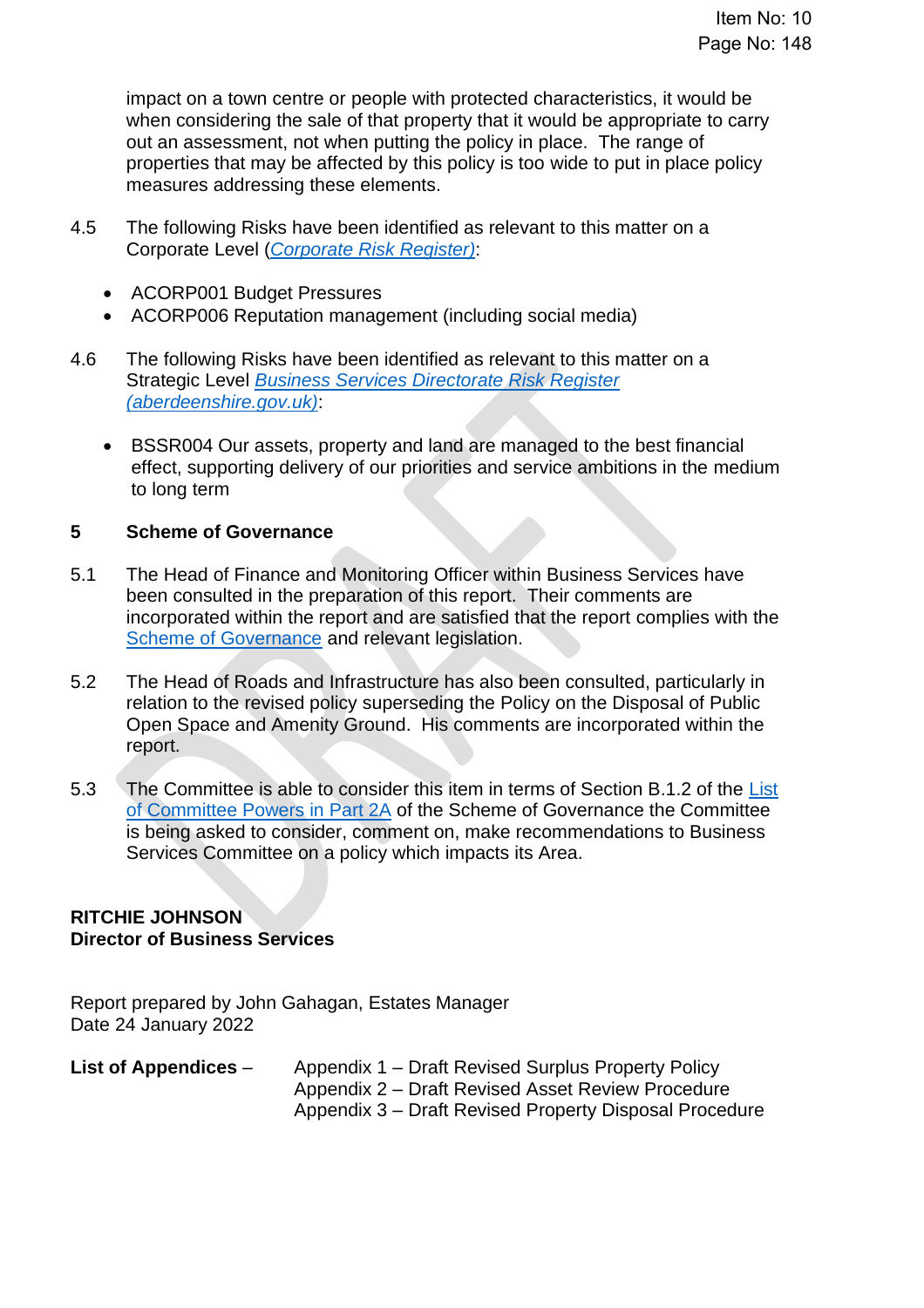# **APPENDIX 1**

# **DRAFT REVISED SURPLUS PROPERTY POLICY**

## **1 POLICY STATEMENT**

- 1.1 The principal purpose of the Council's Surplus Property Policy is to assist in ensuring that the Council has the right properties in the right place at the right time to support Services in providing a high standard of service to the people the Council serves. To this end, the Policy requires that the Council has in place an appropriate Asset Review Procedure and an appropriate Property Disposal Procedure. For the avoidance of doubt, any reference in this Policy to 'property' includes buildings and/or land.
- 1.2 Aberdeenshire Council maximises the performance of its property assets by adopting a strategic approach to Asset Management that reviews and challenges the use of property assets to determine their suitability for current and future service delivery. Where necessary, the Council will implement the delivery of enhancements or replacements, make provision for service delivery from alternative properties and declare surplus properties that are no longer required for service delivery or are under performing.

# **2 SCOPE OF POLICY**

- 2.1 The provisions of this Policy are supported by the Asset Review Procedure and Property Disposal Procedure and aligned to the long term objectives and purposes outlined within the Corporate Asset Management Plan.
- 2.2 The Policy only applies to land and buildings held by Aberdeenshire Council and specifically excludes Heritage Assets (tangible fixed assets with historical, artistic, scientific, technological, geophysical or environmental qualities that are held and maintained principally for their contribution to knowledge and culture). Heritage assets will not generally be considered as suitable for disposal.

## **3 LINKS**

## 3.1 **Supporting Policies and Documents**

- 3.1.1 This Policy reflects the following:-
	- (i) Corporate Asset Management Plan 2015-2020 (as approved by Policy and Resources Committee on 15 January 2015), which is in the process of being replaced by a new Strategic Asset Plan
	- (ii) Community Asset Transfer Policy (as approved by Policy and Resources Committee 9 June 2016) (currently under review)
	- (iii) The Community Empowerment (Scotland) Act 2015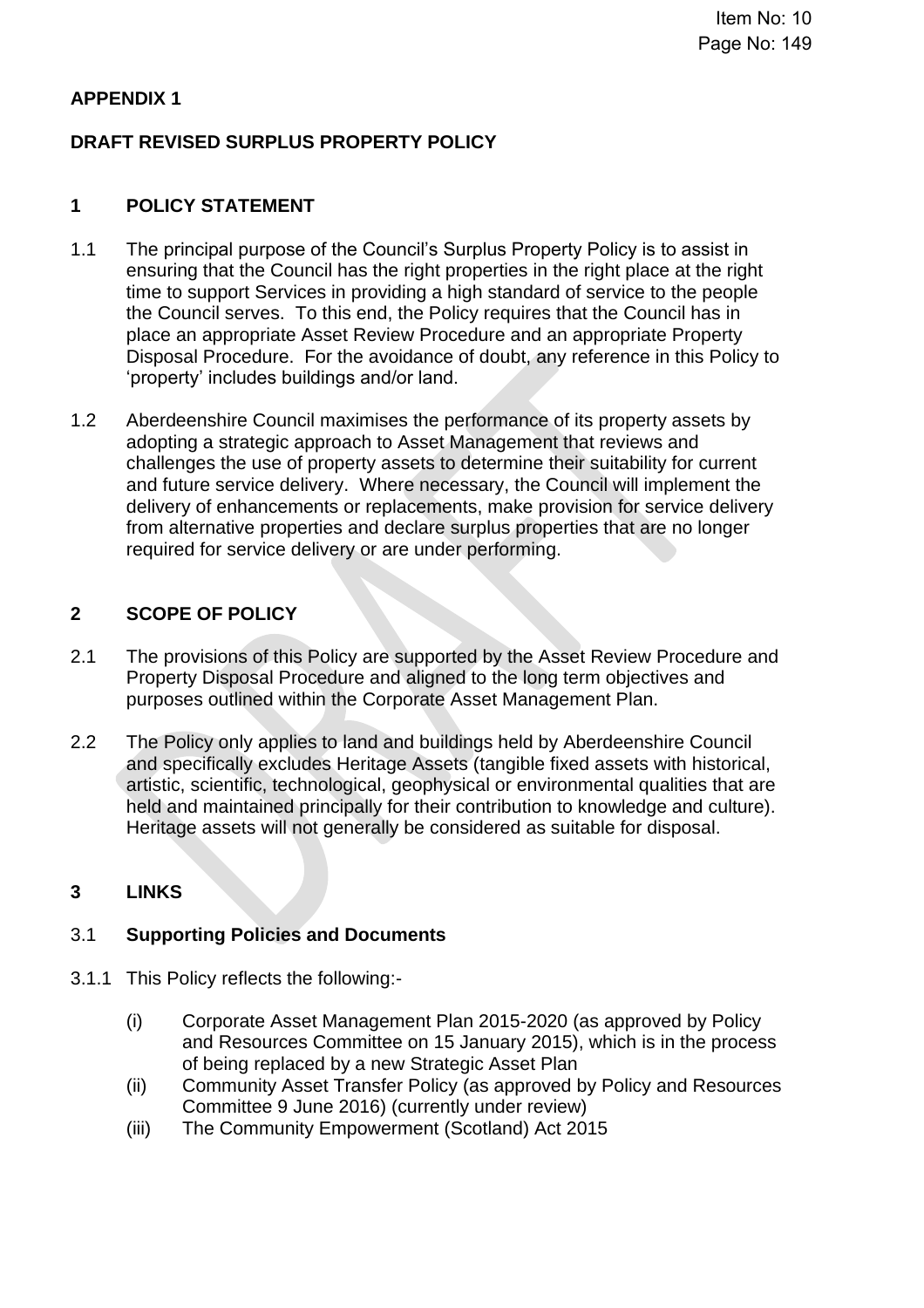## 3.2 **Previous Documentation**

- 3.2.1 This Policy replaces the previous Surplus Property Policy approved by Policy & Resources Committee on 9 June 2016, which included an Asset Review Procedure and a Property Disposal Procedure. These Procedures now form separate documents.
- 3.2.2 This Policy also replaces Policy on the Disposal of Public Open Space and Amenity Ground, the date and origin of which is unclear, although it appears to relate to some historic principles adopted by Landscape Services in considering land disposals (it has not been reviewed or rescinded in the past decade). The general principles of this document are included in this Surplus Property Policy and for the sake of clarity Officers consider it appropriate that the Surplus Property Policy should supersede the Policy on the Disposal of Public Open Space and Amenity Ground.

## **4 PRINCIPLES**

- 4.1 This Policy is adapted to reflect Scottish legislation, Chartered Institute of Public Finance and Accountancy guidance and the strategic requirements of Aberdeenshire Council.
- 4.2 All property is held centrally and managed as a corporate resource. Consequently, key property decisions must be taken at a strategic level rather than at an individual Service level. The Council adopts a partial Corporate Landlord model. As such, the Property & Facilities Management (P&FM) Service provides Architectural, Quantity Surveying, Engineering, Estates, Asset Management and Facilities Management services in-house. This Service manages the Council's operational, investment and surplus property portfolios.
- 4.3 The Estates team within P&FM acquires land and property for development and occupation and disposes of surplus property. Overarching these services is a comprehensive asset management regime that drives the development, maintenance, acquisition and disposal programmes. This asset management approach underpins the Council's requirement to identify properties that are surplus to the requirements of the Council through an Asset Review Procedure and the disposal of these properties through a Property Disposal Procedure. The management of playing fields, open space and amenity ground is generally not managed by P&FM, but it is included in the Asset Review process. Any acquisition or disposal of such property would be carried out by P&FM.

## **5 POLICY PROVISIONS**

- 5.1 The Council will have in place an Asset Review Procedure and a Property Disposal Procedure.
- 5.2 The overall route a property will follow from being held for operational purposes by a Service to eventual disposal is as follows: -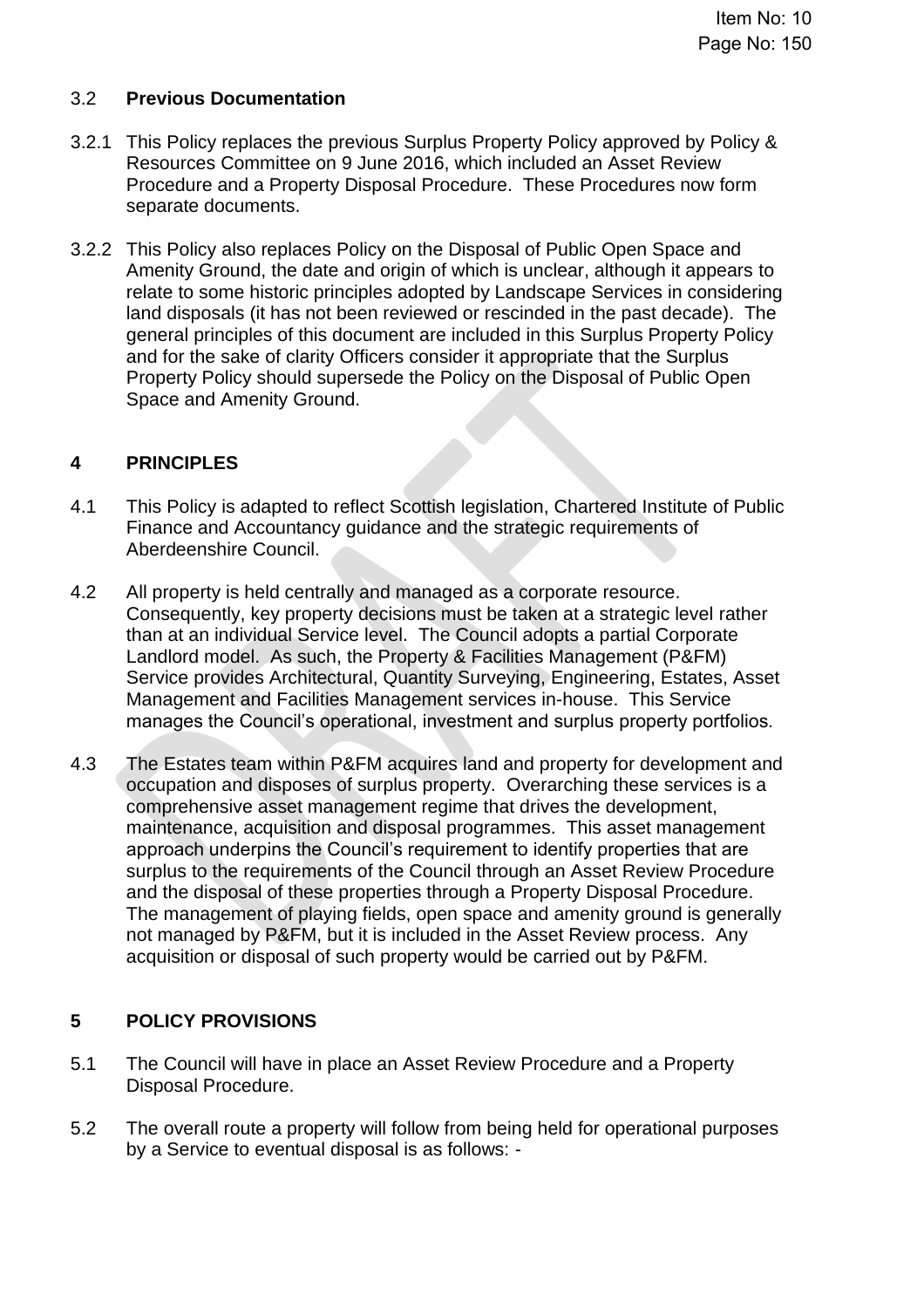- 5.2.1 Property is in use The continued use of the property is considered as part of the Asset Review Procedure.
- 5.2.2 An Intention to Declare Surplus is issued by the Service In the event the Service concludes that the property is, or will be, no longer required to support service delivery, it will issue an Intention to Declare Surplus to the Property & Facilities Management Service (P&FM). On receipt of an Intention to Declare Surplus P&FM, in conjunction with Legal & People, will determine whether there may be any unintended consequences of declaring the property as being surplus to the Service. If it is determined that it is appropriate for the Service to declare the property as surplus, Estates will advise the Service that this is the case.
- 5.2.3 A Surplus Property Declaration will be issued by the Service Either at that time, or, if later, when the property ceases to be used by the Service, the Service will transfer the budget for the property to Estates. Once the budget has been transferred to Estates, the Surplus Property Declaration will take full effect and the property will become the responsibility of Estates.
- 5.2.4 The property will be declared surplus to the requirements of the Council Estates will consult with Ward Members, the Area Manager, other Services and Partner organisations to determine whether there is an alternative use for the property, including, if appropriate, future strategic requirements. If no alternative use is identified, the Property Disposal Procedure will be followed.
- 5.2.5 The property will be sold Assuming a sale on appropriate terms is identified the property will be sold under delegated powers or after approval by the appropriate Committee.
- 5.3 The process by which the Council reviews its assets will be set out in the Asset Review Procedure.
- 5.3.1 Each Service within the Council will produce a strategy that identifies the assets required to fulfil its objectives within the Council Plan (and its Strategic Priorities) and the Aberdeenshire Community Plan (and its community planning themes), as well as meeting the need for additional community infrastructure within areas of population growth.
- 5.3.2 The P&FM Service will regularly challenge the need for services to retain properties used by them that fall within the definition of under-performing assets.
- 5.3.3 The P&FM Service will collect Core Fact data covering Property Assets. This Core Fact data will include details of condition, suitability, backlog maintenance and Energy Performance Certificate information, along with utilisation/sufficiency being collected for specific asset groups. On a regular basis Core Fact data will be refreshed and under-performing assets identified. The Core Fact data will be held in a corporate schedule in accordance with CIPFA guidance on local authority asset registers, as contained in the Code of Practice on Local Authority Accounting in the United Kingdom. This register will detail the use and allocation of all Council owned property (other than Common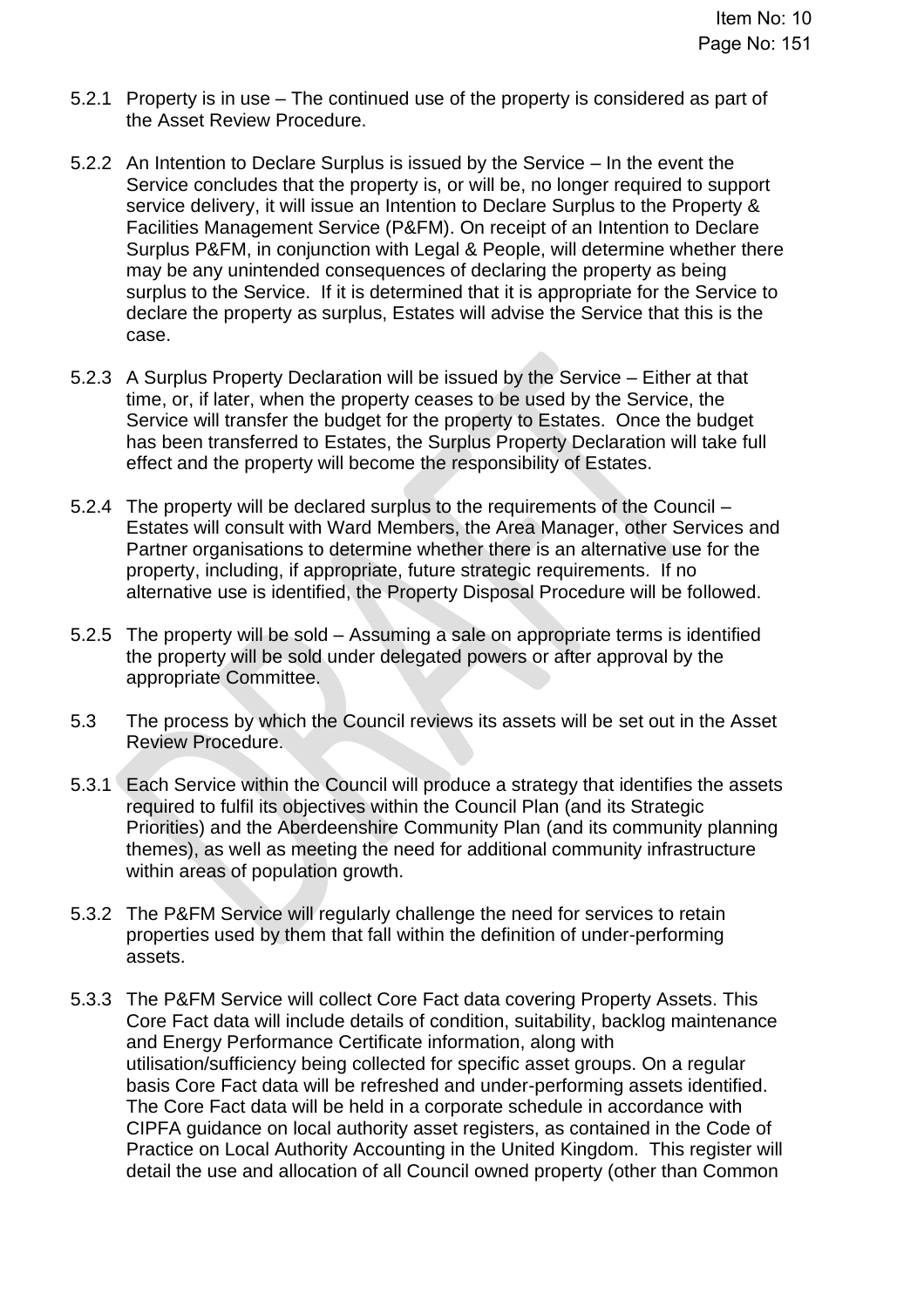Good property). Surplus property will be separately identified in the register. The register will be updated annually.

- 5.3.4 A potential outcome of the Asset Review Procedure is that a requirement will be identified for investment in existing or new properties. This will result in a requirement for associated projects to be added to the Capital Plan.
- 5.3.5 A further potential outcome of the Asset Review Procedure is that properties that have been reviewed will be declared surplus to the requirements of the Council. This may or may not be linked to the identified requirements for investment in existing or new properties.
- 5.3.6 If Committee approval is required to stop providing a service from an asset it is the responsibility of the holding service to gain that approval prior to the property being declared as surplus.
- 5.3.7 Some categories of property are not considered suitable for sale.
- (i) Industrial and other leased properties

The main purpose of the Council's property holdings is to support the local economy by providing suitable premises for businesses operating in the area. The revenue income from these properties supports their continued provision. The long term revenue income of the Council requires to be preserved or increased. Any opportunity to contribute to economic development and increase revenue will be fully investigated by officers during the surplus property process. In the circumstances, there will be a general presumption against disposal of assets capable of contributing to economic development and producing income unless Officers are of the view that it is in best interests of the Council to dispose of the property. This includes where, for example, a substantial capital receipt could be generated, or an opportunity exists to facilitate this via partnership with adjoining owners or developers, which would allow other economic development opportunities and offsetting the loss of revenue income. Properties that are subject to the general presumption should not be declared as surplus to the requirement of the Council. The decision as to whether an individual property is subject to the general presumption will be delegated to the Head of Finance, after consultation with the Head of P&FM.

#### (ii) Playing fields, open space and amenity land

Assets in these categories are considered to be valuable community resources, to be enjoyed by the wider community. There will be a general presumption against the disposal of such assets. The general presumption will not apply in relation to playing fields where there is an over-provision in the area or alternative provision is being made and the benefit to the Council justifies disposal. Before disposing of playing fields the Planning Service will be consulted, where appropriate, for views on the level of provision and the suitability of replacement facilities. For the avoidance of doubt, individual parcels of amenity land that are not part of a wider allocation of open space within a development will not be subject to the general presumption. Properties that are subject to the general presumption should not be declared as surplus to the requirement of the Council. The decision as to whether an individual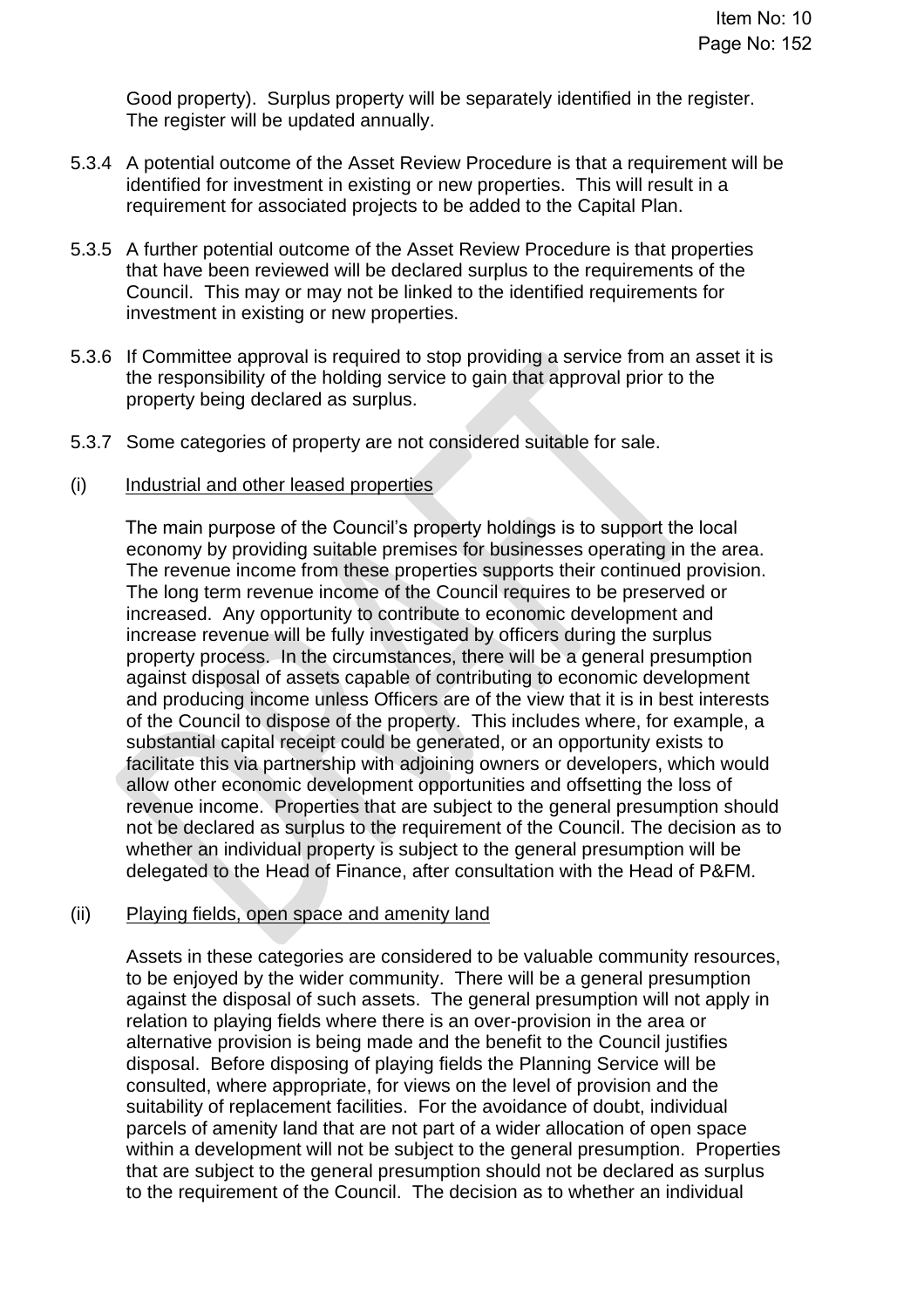property is subject to the general presumption will be delegated to the Head of P&FM, after consultation with the Head of Roads, Landscape Services & Waste and/or, if appropriate, the Head of Life Long Learning and Leisure and the Head of Planning and Economy.

- 5.4 The process the Council adopts in disposing of surplus property will be set out in the Property Disposal Procedure. The principal purpose of the Property Disposal Procedure is to raise funds to support investment in assets as identified by the Asset Review Procedure. The funds raised will be used to support the Capital Plan. In addition, the disposal of assets will generate savings in running/holding costs, thereby reducing the Council's Revenue Budget.
- 5.4.1 P&FM will maintain an Asset Disposal Schedule. This will list all properties that are currently identified as surplus, together with any properties that have been identified as being potentially surplus. For example, when a facility is being considered for replacement, the existing facility will be listed as potentially surplus.
- 5.4.2 Other than in relation to Asset Transfers under the Community Empowerment (Scotland) Act 2015, any proposal to dispose of property at less than market value is a matter reserved for decision by the appropriate Policy Committee.
- 5.4.3 Common Good properties require a Common Good Order to be obtained prior to sale. All proposals to dispose of Common Good property will be referred to Area Committee, no matter the level of consideration.
- 5.4.4 Capital receipts from disposals will be allocated as follows: -
	- (i) General Fund to the Capital Receipts line in the Capital Plan.
	- (ii) Housing Revenue Account to the HRA Account
	- (iii) Common Good to the appropriate Common Good Account

## **6 ASSET TRANSFER**

This policy is aligned to the Community Asset Transfer Policy (currently being reviewed). It clarifies that, once an Asset Transfer Request is received in respect of a property, that property will not be sold or leased to anyone else until the Asset Transfer Request is disposed of, with the following exception. The Community Asset Transfer Policy confirms that where the Council has already started to market an asset for sale or lease; entered into negotiations to transfer or lease the land; or proceeds further with a proposed transfer initiated before an Asset Transfer Request was made, the Council will continue this process and the asset may be disposed of prior to the conclusion of the Asset Transfer Request process.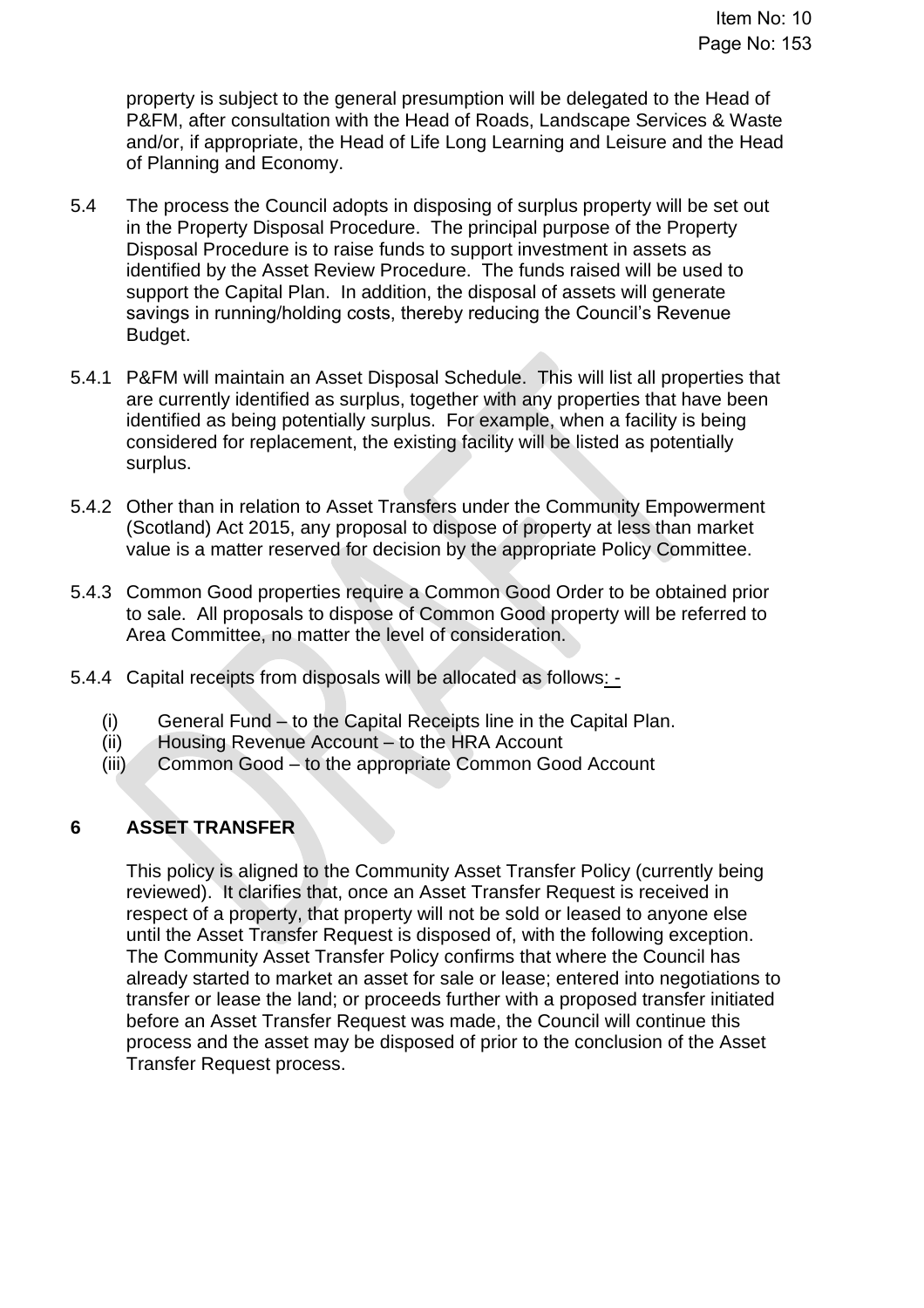# **7 OWNERSHIP ENQUIRIES**

The Council receives a significant number of enquiries from members of the public for sales of small areas of land or seeking confirmation of ownership. These enquiries can be time consuming to deal with and often lead to abortive work. The costs associated with selling small areas of land are significant. Although the Council has a comprehensive list of the buildings that it owns, it does not currently have a comprehensively accurate, readily available, mapped record of its property ownership (including accurate boundaries). As a result, most enquiries require significant time and effort (particularly from the Legal & People Service) to provide a response. To reflect the cost incurred by the Council in responding to ownership enquiries the Council will charge a fixed amount, to be determined by the Head of Legal & People, in respect of each plot on which an enquiry is made. In many cases ownership of property in Scotland can be obtained by contacting ScotLIS, Scotland's Land Information Service.

# **8 REVIEW**

Unless changes in legislation, Council Priorities or circumstances dictate otherwise, this Policy will be reviewed when it has been in place for a period of 5 years.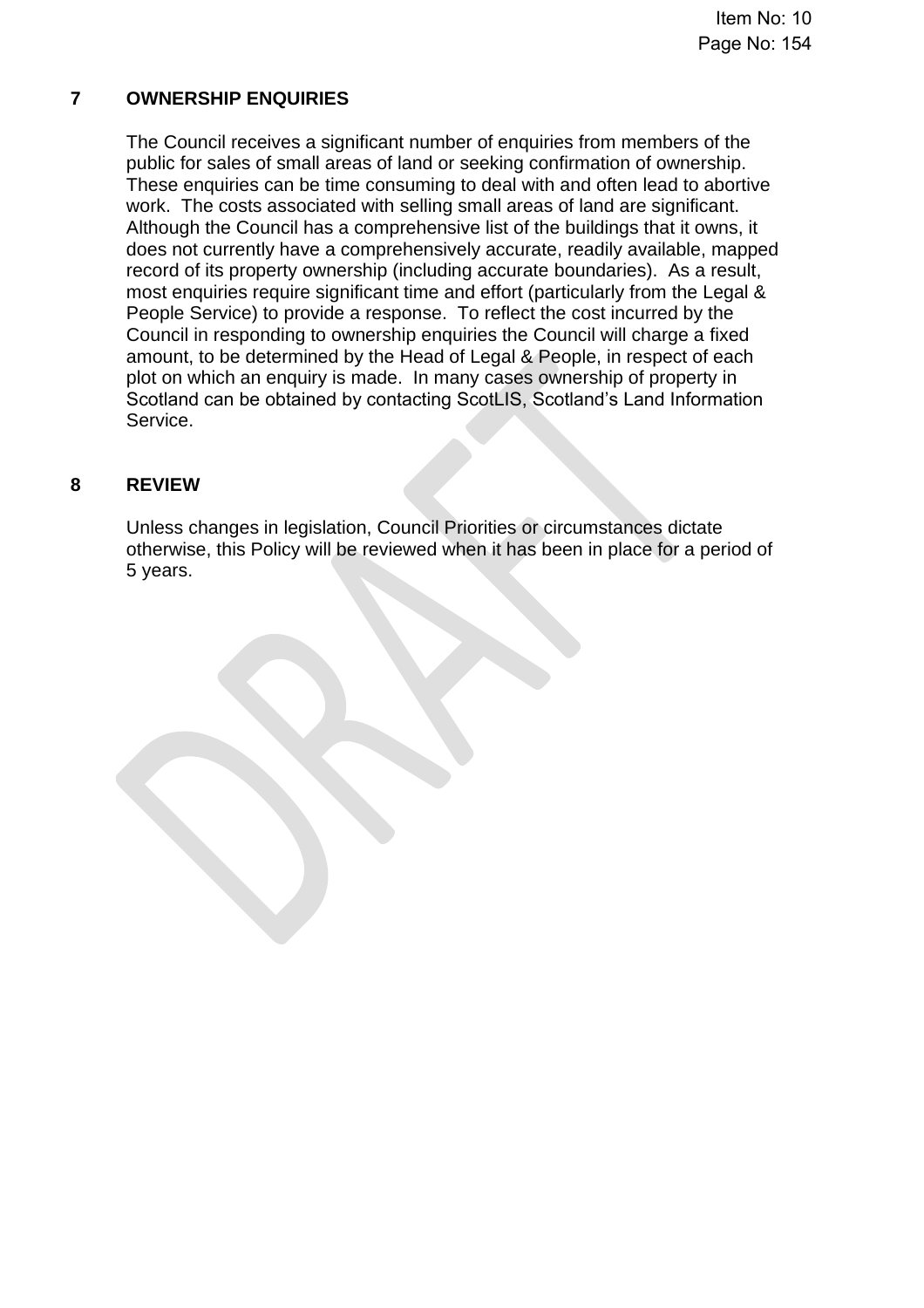# **APPENDIX 2**

# **ASSET REVIEW PROCEDURE**

### **1 Introduction**

- 1.1 Asset Management is the mechanism to support decisions made in relation to the assets the Council holds. As part of Aberdeenshire Council's approach to Asset Management it regularly reviews its assets to determine their suitability for current and future service delivery. This Procedure sets out the process by which the Council reviews its assets.
- 1.2 The objective of the process is to implement the Council's requirement to only hold assets that meet the Council's objectives for operational, socio-economic or investment estates. Identifying surplus property will enable actual and latent capital value tied up in potentially surplus assets to be realised. It will reduce liabilities, unlock the benefits of regeneration, enable Local Community Development Plan policies to be realised, and maximise the proceeds or land use benefit from particular disposals for the benefit of the Council and its communities.
- 1.3 Each service within the Council is responsible for producing a strategy that identifies the key assets required to fulfil its objectives within the Council Plan (and its Strategic Priorities) and the Aberdeenshire Community Plan (and its community planning themes) , as well as meeting the need for additional community infrastructure within areas of population growth.
- 1.4 The Corporate Asset Management Plan approved by Policy & Resources Committee in January 2015 was developed in line with CIPFA guidance and is an umbrella plan incorporating service specific asset management strategies covering Property, Open Space, Roads, Housing, Fleet and ICT assets. This plan informs the development of the Capital Plan which sets out the investment priorities for the Council over the next 15 years.
- 1.5 The Property & Facilities Management (P&FM) Service challenges the need for services to retain properties used by them that fall within the definition of underperforming assets.
- 1.6 Services must review and update their Asset Management Strategies at regular intervals to ensure the validity of future requirements and investment. In addition, P&FM will work with services to challenge the use of assets. Assets that are identified as surplus to the needs of the Council as a result of these reviews are disposed of in accordance with the associated Property Disposal Procedure.

## **2 Definitions**

2.1 *Under-performing assets* are those assessed in the Asset Management Plan as poor or bad (i.e. rated C or D) in two or more categories, namely, condition, suitability, sufficiency, environmental factors, energy consumption and running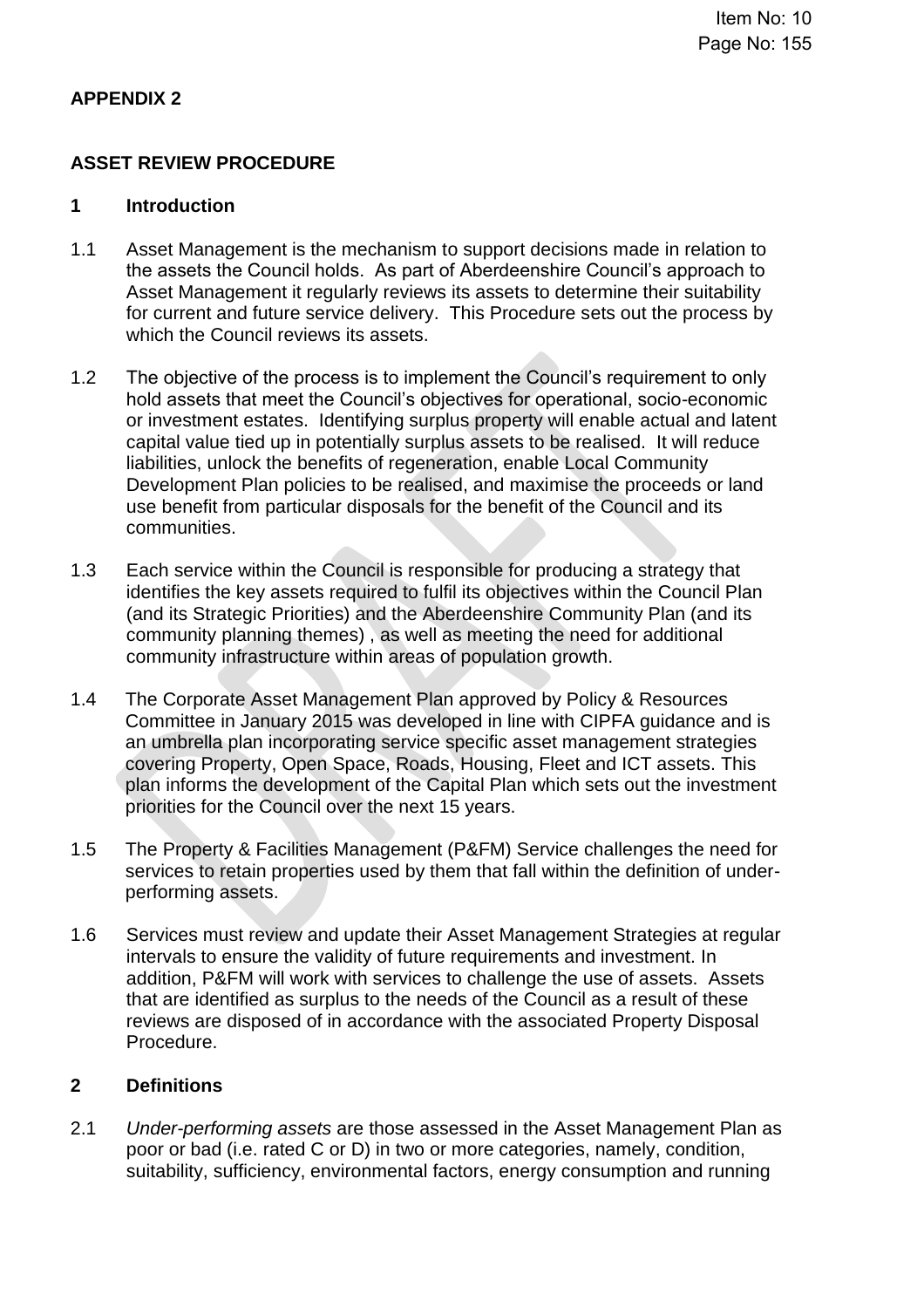costs. In addition a property should be deemed to be under-performing if any of the following apply:-

- (i) Part of the property is vacant and likely to remain so for some time.
- (ii) The alternative use value is greater than the existing use value and relocating the service elsewhere results in a net capital receipt.
- (iii) The beneficial use or financial return (both revenue and capital) generated from the property is below that which could be achieved from an alternative use, or a disposal and alternative investment opportunity.
- 2.2 A property should be declared *surplus* if any of the following circumstances apply:-
	- (i) It makes a relatively poor contribution to delivery of the Council's services, either directly or indirectly, does not contribute sufficiently to economic development, does not generate appropriate income and has little or no potential for future service delivery or community regeneration purposes. This is dependent upon identification of alternative facilities/method of service delivery if service continues to be required.
	- (ii) An alternative site has been identified which would achieve a lower cost and/or more cost effective service delivery i.e. has a lower opportunity cost.
	- (iii) It has no viable potential for future alternative service delivery or for regeneration.
	- (iv) Its condition, suitability, sufficiency and environmental factors result in high running costs that cannot be rectified through reasonable capital investment.
	- (v) A change in service delivery methods results in the property being no longer required.
	- (vi) A decision has been taken to replace the asset with a new build facility.

# **3 Identification of Surplus or Under Performing Property Assets**

## 3.1 Through the asset management process led by Property & Facilities **Management**

- 3.1.1 All property is held centrally and managed as a corporate resource. Consequently, key property decisions must be taken at a strategic level rather than at an individual Service level. The Council's land and buildings are managed by the P&FM Section within Business Services.
- 3.1.2 As part of its asset management function P&FM is responsible for reviewing the property assets required to support service delivery. This includes consideration of the requirement for current and future service delivery, the suitability of the assets from which services are currently delivered, the need for enhancement or replacement of those assets, whether services can be delivered from alternative assets and whether any existing assets should be declared as surplus to requirements to the delivery of services and, if appropriate, to the requirements of the Council. As part of any review, consideration should be made by Services to review alternative methods of service delivery.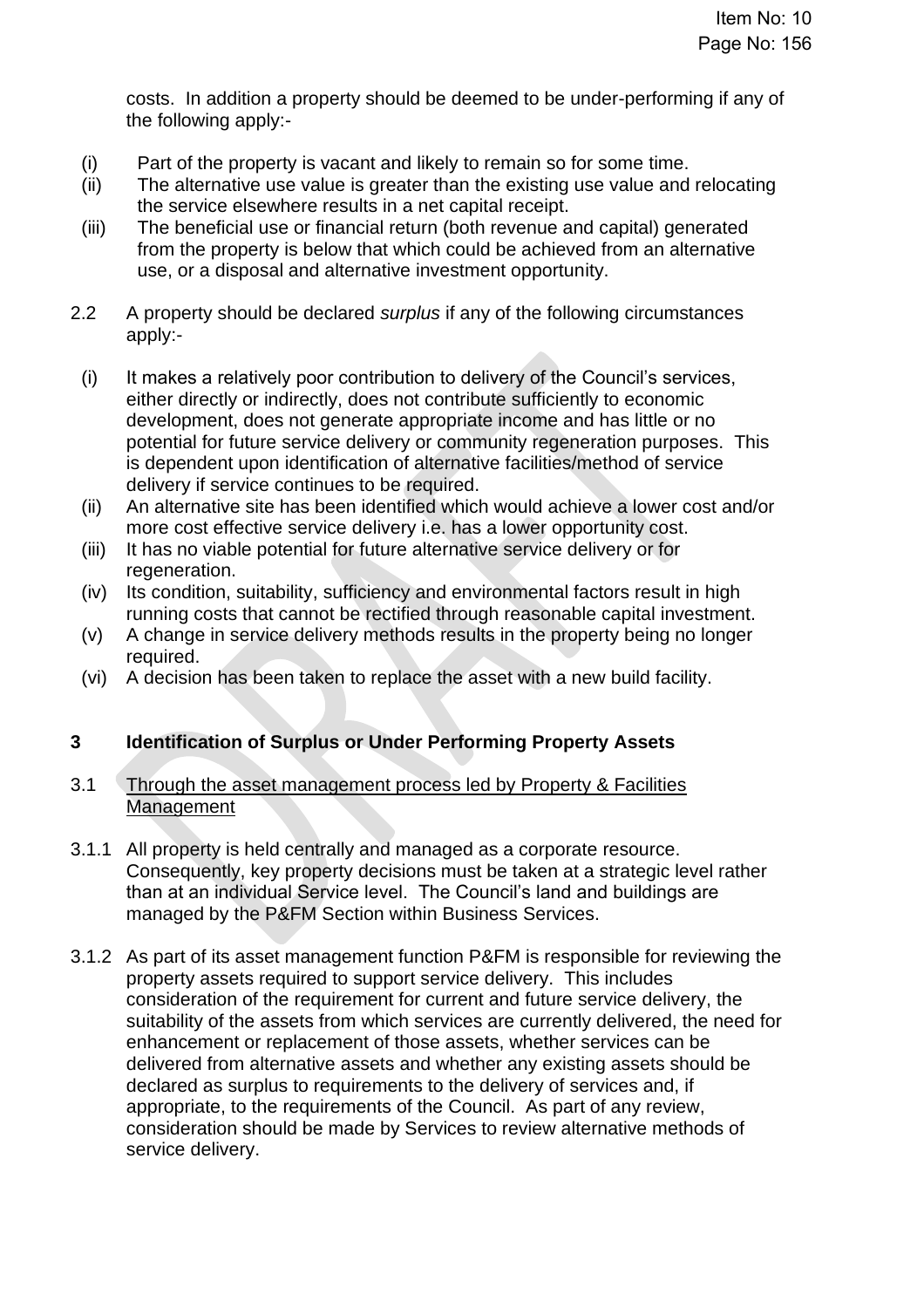- 3.1.3 P&FM is responsible for the collection of Core Fact data covering Property Assets. This Core Fact data extends to condition, suitability, backlog maintenance and Energy Performance Certificate information, along with utilisation/sufficiency being collected for specific asset groups. On a regular basis Core Fact data must be refreshed and under-performing assets identified.
- 3.1.4 P&FM, in conjunction with the relevant Service, examines the reasons for under performance. In addition, a review of the asset's overall contribution to fulfilling defined criteria for service delivery is carried out, e.g. the asset fulfils a statutory requirement; contributes to the Council's Strategic Priorities, etc. Should the asset prove to be essential to service delivery, a business case and option appraisal is prepared to address the under-performance issue.
- 3.1.5 Options may include:-
	- (i) Targeted investment in the under performing asset to address matters of condition, suitability, energy performance, etc.
	- (ii) Relocation of the service to another suitable asset, or colocation of Services to the asset by either the Council, a Partner Agency or 3rd Sector Partner, to improve the asset's sustainability/utilisation. This action may also permit release of an alternative asset.
	- (iii) Procurement of a new asset.
- 3.1.6 When the asset proves to be non-essential, alternative proposals are to be considered, both in terms of asset requirements and service delivery methods. In addition, a business case is prepared recommending disinvestment for the existing, under-performing asset. Should the service delivered from the asset no longer be required, or alternative options for service delivery are preferred and implemented, the location of the asset under review is assessed for its strategic importance within the settlement for future service delivery or regeneration. The outcome of this analysis determines whether the asset is retained or declared surplus to the requirements of the Council.
- 3.1.7 In addition to reviewing an asset on the basis of its performance, a review also takes place where there is a perceived opportunity to develop or dispose of the asset in partnership with neighbouring proprietors or as part of a comprehensive redevelopment which can offer substantial capital and/or revenue returns to the Council, along with regeneration opportunities.
- 3.1.8 If a conclusion is reached that there is no longer a need for the asset then the process as outlined in the Property Disposal Procedure should be followed.
- 3.2 Through strategic review of service priorities by the service
- 3.2.1 Each service within the Council is responsible for periodically reviewing and refreshing its asset management strategies to take account of changing service priorities or changes to the way services are delivered. These reviews can take place outwith the timescales for reviewing and updating Core Fact data and can identify assets which are surplus to their requirements.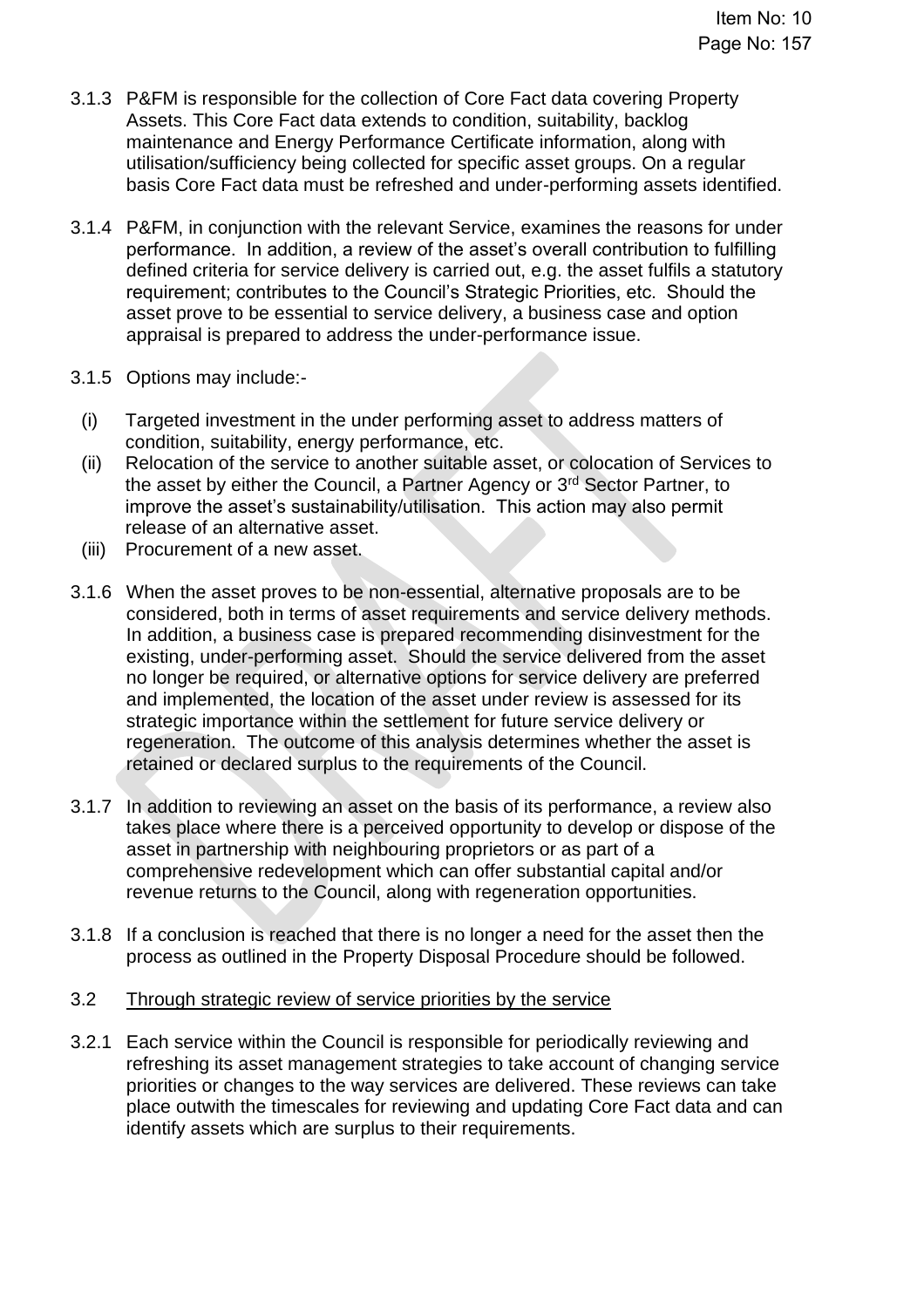- 3.2.2 P&FM supports these reviews through the provision of data on assets being used to deliver the services and undertakes assessment studies as required to help develop the business case for new or replacement facilities.
- 3.2.3 Replacement facilities should be included within the capital plan covering such properties as schools, care homes, etc. When developing the business case, and subsequent Gateway Reports for these projects, it should be confirmed that the existing facility will be surplus to requirements of the service.
- 3.2.4 If no alternative use can be identified by the Service, the property should be declared surplus to the requirements of the Service at the same time as approval is given for the new build project to go ahead. The asset can still be in use by the holding service at this time. There is no need for it to be vacant before declaring surplus. This action enables the disposal process to commence at an early opportunity, limits the timescale that assets remain vacant and mitigates any impact vacant assets have within communities.
- 3.2.5 Making it clear that the asset will be surplus to requirements of the service once the replacement facility is ready will allow time to consider whether it is surplus to the requirements of the Council. Decisions must not be left until the asset is vacant as this could result in increased costs and/or reduced revenue or capital receipts.
- 3.2.6 If the property is no longer required for current service delivery consideration should be given to its location and its potential for future service delivery, economic development or regeneration. Officers from Economic Development can help with this assessment, the outcome of which will determine whether the asset is retained meantime with alternative short term occupancy or offered for disposal. 3.3 Other ways in which a property asset may be identified as surplus
- 3.3.1 Apart from declaring assets surplus, disposals can arise in a number of ways. These include:-
	- (i) A Property is identified as having potential for development or redevelopment and its service can be relocated.
	- (ii) Following an approach from an outside party, e.g. developers, adjoining landowners etc.
	- (iii) Through development partnerships such as asset backed vehicles or local housing associations.
	- (iv) Following requests from community groups or public bodies for the transfer of an asset.
	- (v) Where a statutory duty to transfer arises, e.g. Compulsory Purchase, Statutory Wayleave, etc.

## **4 Declaring a property surplus to the requirements of The Council**

4.1 Once a Service determines that an asset is surplus to its requirements it should issue an Intention to Declare Surplus to the P&FM Service. Consideration will then be given to whether there may be any unintended consequences of such a declaration, failing which the property should be declared surplus. The property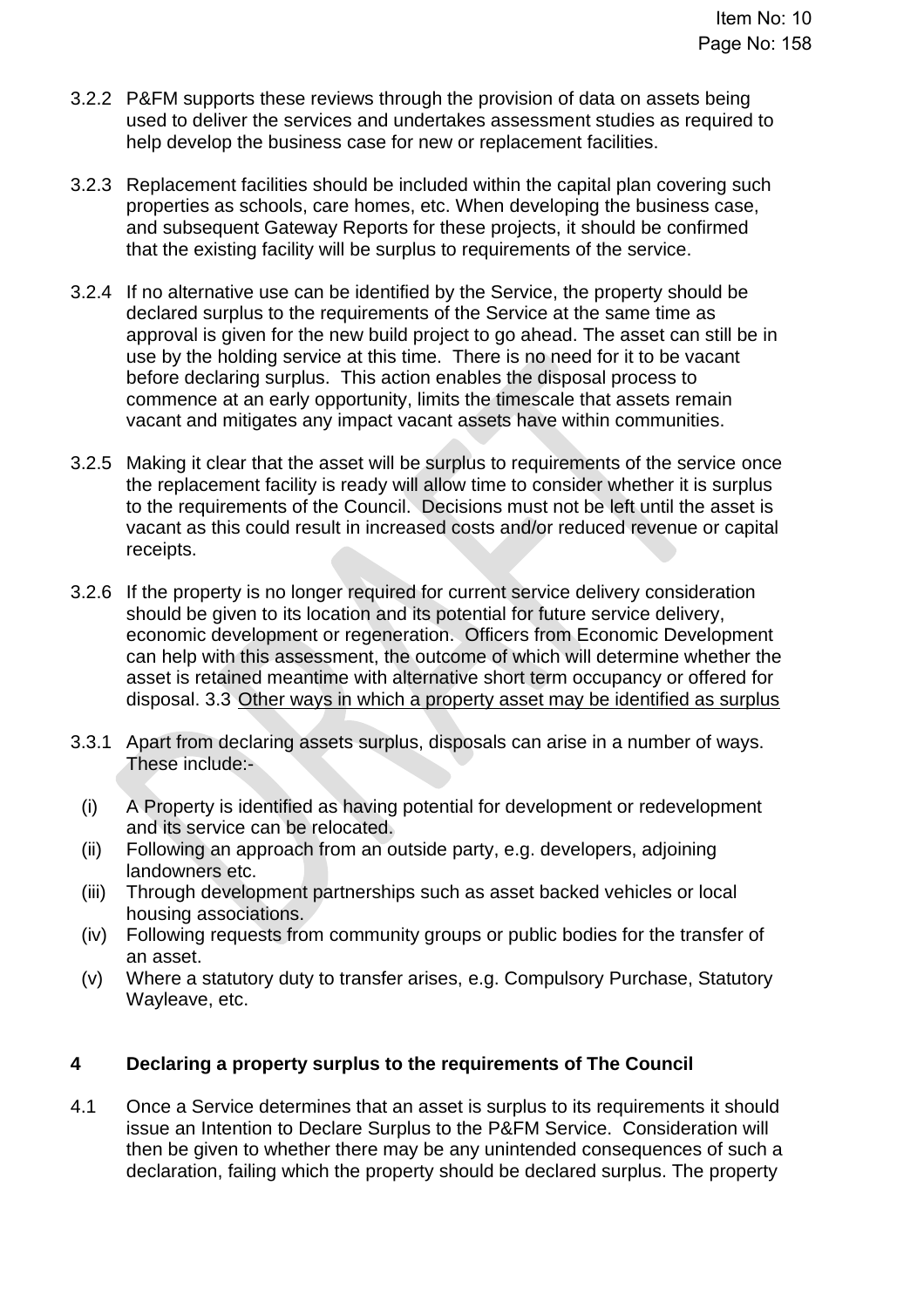will become the responsibility of the P&FM Service once its budget has been transferred to P&FM and a Surplus Property Declaration has been issued.

- 4.2 If Committee approval is required to stop providing a service from an asset it is the responsibility of the holding service to gain that approval prior to the property being declared as surplus.
- 4.3 Should the property not be suitable for declaring surplus, the Estates Section will advise of the appropriate course of action that will be required.

## **5 Consideration of whether to dispose of property**

- 5.1 P&FM will consult with Ward Members, the Area Manager, other Services and Partner organisations to determine whether there is an alternative use for the property, including, if appropriate, future strategic requirements. If no alternative use is identified, the Property Disposal Procedure will be followed.
- 5.2 If a Service wishes to take on the property it will be required to provide a business case justifying this in the same manner that it would require to do if seeking to acquire a property by any other means.
- 5.3 If the Housing Service acquires a property previously held by another service it would be necessary for that property to be transferred to the Housing Revenue Account (HRA). This requires a 'price' to be set to identify the amount to be transferred from the HRA to the General Fund. Special provisions apply to such transfers which will be on one of the following bases i.e. 1. At market value (unrestricted use) or 2. At market value (with a restricted use, such as affordable housing) or 3. At a value that would allow a neutral impact on the HRA). Each case will be considered on its merits and the transfer value will be set by the Director of Infrastructure Services, the Head of Finance and the Head of P&FM.
- 5.4 Some categories of property are not considered suitable for sale on the open market.

#### (i) **Industrial and other leased properties**

The main purpose of the Council's property holdings is to support the local economy by providing suitable premises for businesses operating in the area. The revenue income from these properties supports their continued provision. The long term revenue income of the Council requires to be preserved or increased. Any opportunity to contribute to economic development and increase revenue will be fully investigated by officers during the surplus property process. In the circumstances, there will be a general presumption against disposal of assets capable of contributing to economic development and producing income unless Officers are of the view that it is in best interests of the Council to dispose of the property. This includes where, for example, a substantial capital receipt could be generated, or an opportunity exists to facilitate this via partnership with adjoining owners or developers, which would allow other economic development opportunities and offsetting the loss of revenue income. Properties that are subject to the general presumption should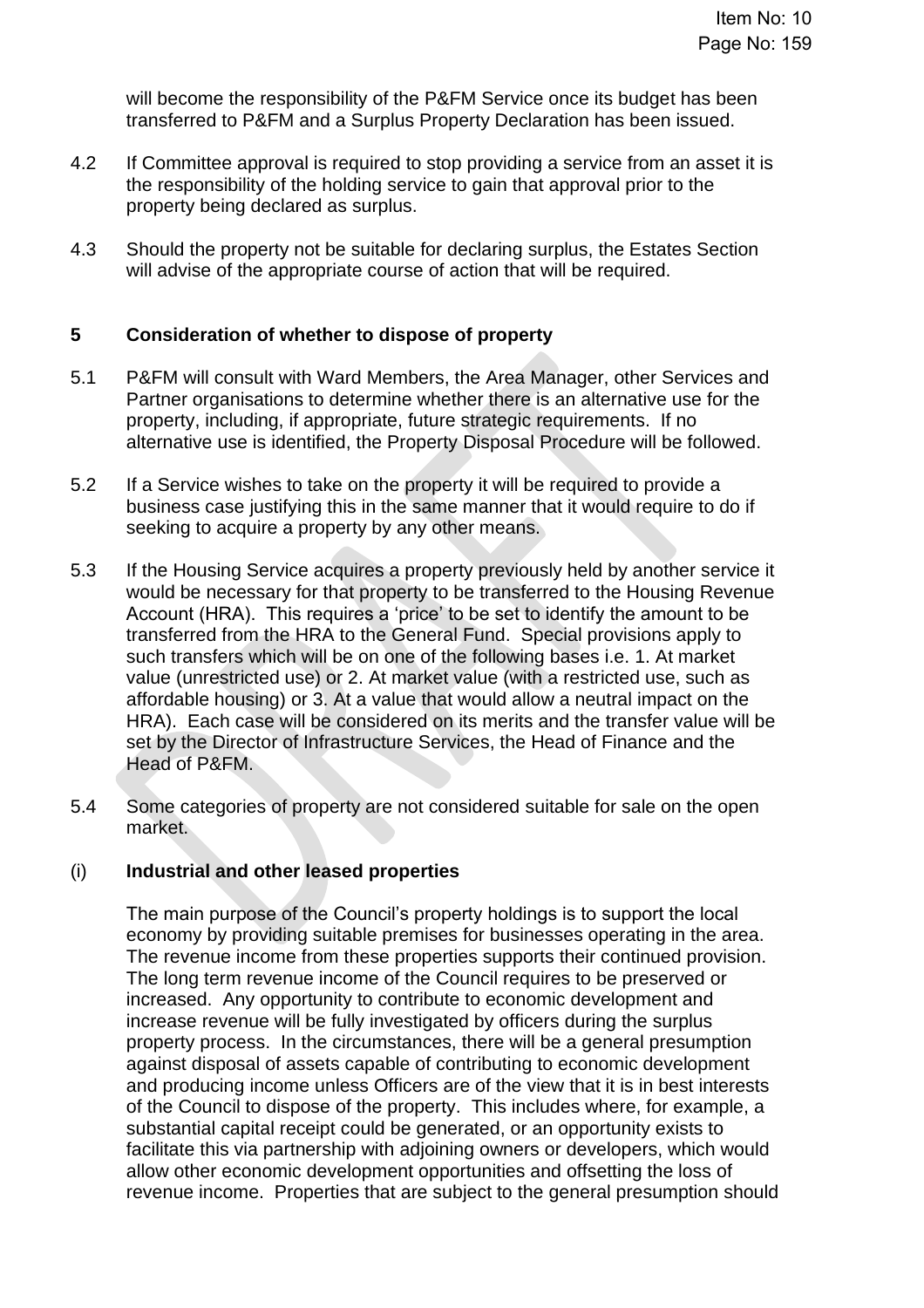not be declared as surplus to the requirement of the Council. The decision as to whether an individual property is subject to the general presumption will be delegated to the Head of Finance, after consultation with the Head of P&FM.

# (ii) **Playing fields, open space and amenity land**

Assets in these categories are considered to be valuable community resources, to be enjoyed by the wider community. There will be a general presumption against the disposal of such assets. The general presumption will not apply in relation to playing fields where there is an over-provision in the area or alternative provision is being made and the benefit to the Council justifies disposal. Before disposing of playing fields the Planning Service will be consulted, where appropriate, for views on the level of provision and the suitability of replacement facilities. For the avoidance of doubt, individual parcels of amenity land that are not part of a wider allocation of open space within a development will not be subject to the general presumption. Properties that are subject to the general presumption should not be declared as surplus to the requirement of the Council. The decision as to whether an individual property is subject to the general presumption will be delegated to the Head of P&FM, after consultation with the Head of Roads, Landscape Services & Waste.

# **6 Notification of Ward Members**

6.1 The Estates Section must notify Ward Members and the Area Manager that the asset is surplus to the needs of the Council and is being considered for disposal.

# **7 Property holding costs**

7.1 Once a property is declared as surplus by a service (or becomes vacant, if later) the budget for revenue costs for business rates/council tax, utilities, etc., must be transferred from the relevant service to the Estates Section of Property and Facilities Management (within Business Services). On the budget being transferred, the costs for these elements become the responsibility of Estates. The budget for repairs and maintenance will already be held within Property and Facilities Management.

## **8 Data collection**

8.1 A corporate schedule of the use and allocation of all property must be maintained in accordance with CIPFA guidance on local authority asset registers, as contained in the Code of Practice on Local Authority Accounting in the United Kingdom. All Council owned property (other than Common Good property) is held within the asset register. Surplus property is separately identified in the register. The register is updated annually. In addition, P&FM maintains an Asset Disposal Schedule. This lists all property that is currently identified as surplus, together with any properties that have been identified as being potentially surplus. For example, when a facility is being considered for replacement, the existing facility will be listed as potentially surplus.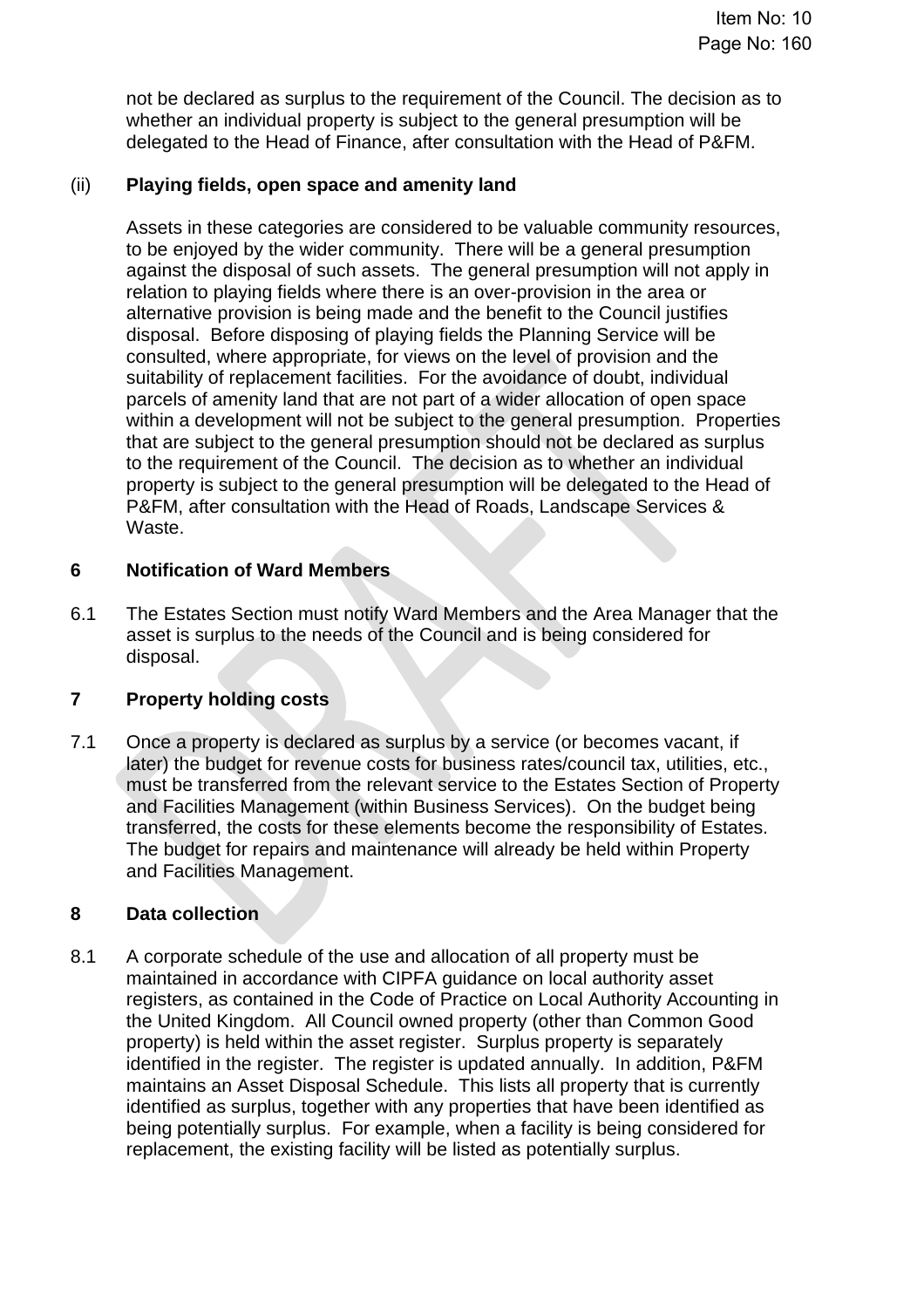## **APPENDIX 3**

## **PROPERTY DISPOSAL PROCEDURE**

#### **1 Introduction**

- 1.1 The purpose of this document is to set out a disposal process following a property being declared surplus and suitable for disposal (see Asset Management Procedure).
- 1.2 Some categories of property may be disposed of by means other than exposure to the open market. Consideration of whether the property to be disposed of falls into one of these is required before marketing the property.

#### **2 Matters to be considered prior to disposal**

#### 2.1 Listed buildings/buildings in Conservation Areas

- 2.1.1 Prior to disposal on the open market, the Council will give The North East Scotland Preservation Trust (NESPT) the opportunity to purchase any surplus listed building that appears on the Listed Buildings at Risk Register, or that requires significant investment. NESPT will be required to submit details of its proposals for the building to achieve a viable future use within 28 days if possible. The rationale behind this is that NESPT can secure funding that is not available to local authorities and should take a lead role in preserving buildings that contribute to local heritage. NESPT should be informed that the building is surplus to Council requirements as soon as all services have informed Estates that they do not require the property. Any disposal to NESPT will be in accordance with the Council's statutory duty to achieve best value.
- 2.1.2 Where NESPT does not wish to acquire a listed building the Council will seek to ensure that any person/body wishing to acquire the building is in a position to restore the property and is able to fulfil its future responsibilities as the owner of a listed building.
- 2.1.3 Similar assurances will be sought when the Council is disposing of a building located in a Conservation Area and that building requires significant investment. Again, if the Council is seeking to lease a listed building (or building in a Conservation Area) on a repair and maintenance lease it should only do so if the tenant can assure the Council that the tenant is able to maintain the building to the required standard. In either case the aim is to avoid the building falling into disrepair and then the lessee/owner approaching the Council for financial assistance to carry out the work.
- 2.1.4 On occasions the Council may wish to use Compulsory Purchase powers to acquire a listed building that is no longer being effectively maintained by the owner. Before seeking to acquire such buildings under CPO the Council will advertise its intention to do so and will invite interested parties to submit their proposals for the building, together with financial evidence of their ability to implement these. The Council will then enter into an agreement with the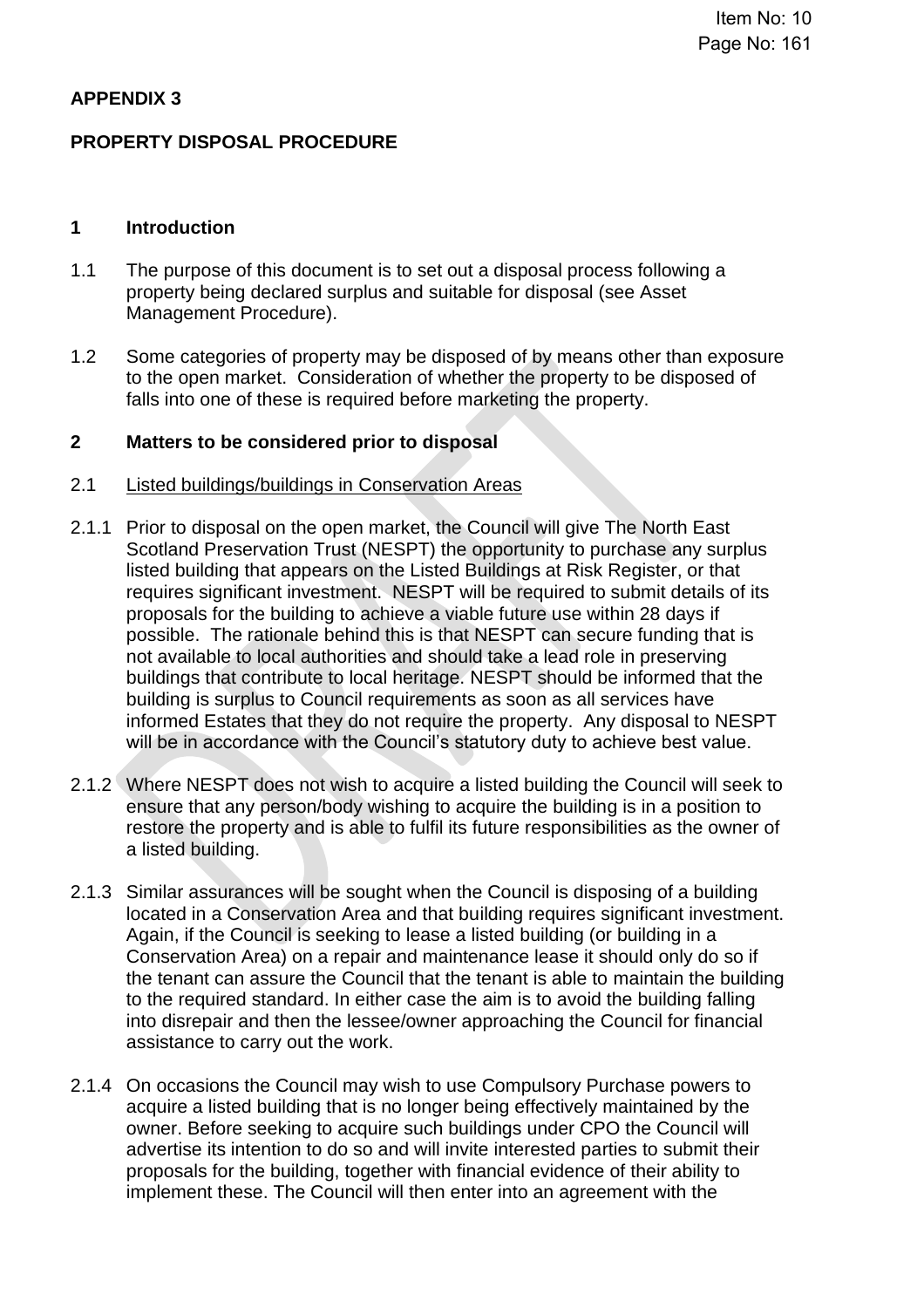preferred party to transfer the building following successful CPO. This process minimises the risk to the Council. As part of the process the Council will make NESPT aware of its intentions and give it an opportunity to submit proposals.

### 2.2 Use by other public bodies

- (i) As a member of the North East Scotland Joint Public Sector Property Group, the Council has adopted the North East of Scotland Integrated Property Strategy. One aspect of this is that participating public sector partners have entered into a "Surplus Property Protocol" which affords them first refusal to acquire a surplus property prior to it being placed on the open market. Partners are given 21 days to express an interest in a surplus property. The protocol dictates that transfers of property will be at market value.
- (ii) Properties not to be circulated include development sites on industrial estates, sales of small areas of amenity land, property which has previously been the subject of a decision by either a Committee or the Management Team and for which a course of action has already been approved, sales of houses under right to buy legislation, sales to statutory undertakers for infrastructure purposes, properties being sold under pre-emption clauses, property which is the subject of a Compulsory Purchase Order.

## 2.3 External consents

- 2.3.1 External consents are required to effect the sale of certain types of properties e.g. common good, schools, playing fields, land held in trust, etc. It can take some considerable time to obtain these consents. The asset disposal process requires that the Estates Section should establish whether there are any constraints on the site, title conditions, legal burdens, planning, statutory authorities, etc., at the earliest point possible.
- 2.3.2 Irrespective of the intended sale price, all proposed Common Good disposals must be approved by the appropriate Area Committee. This will require changes to the Scheme of Delegation and the List of Delegated Powers to Officers.
- 2.3.3 Ownership in a trustee capacity must be carefully considered as a disposal may require the consent of the Charity Commission and/or the Court of Session. Disposal of property held by Education under the Education Act will need to be considered carefully as there may be a requirement to offer the property back to the original owner if no longer required for educational purposes.

## 2.4 Fund within which property is held

2.4.1 The Estates Section will clarify whether the property was acquired under an act which determines it be an asset held on the Housing Revenue Account, General Fund or as Common Good.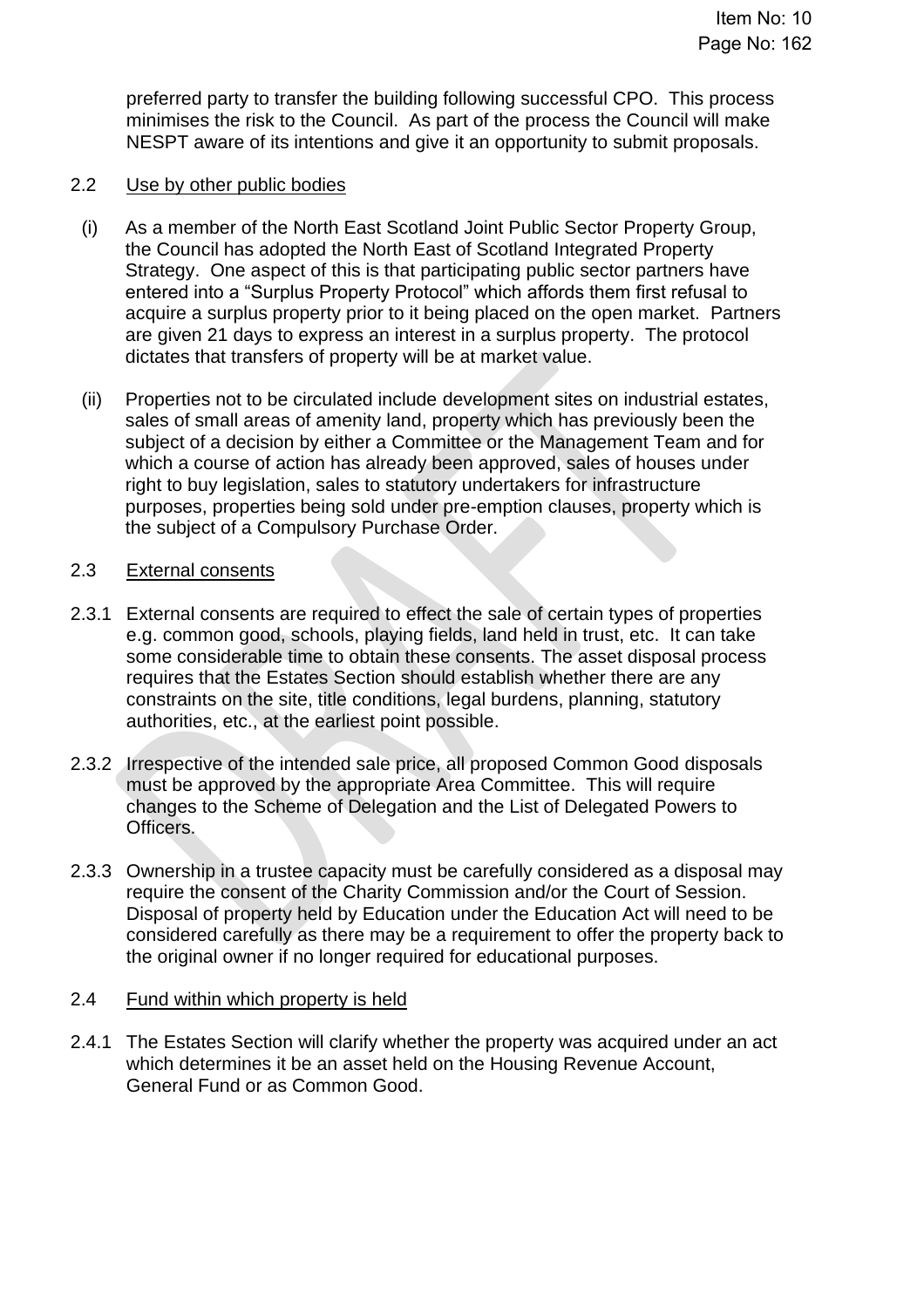## 2.5 Financial constraints

2.5.1 Further checks are implemented to establish whether there are any financial constraints, such as the property having been the subject of assistance funding in the past, that necessitate the repayment of grant monies.

### 2.6 Properties acquired under compulsory purchase

2.6.1 Scottish Government recommends that where a property was purchased by or under the threat of compulsory purchase, the "Crichel Downs" rules should apply. Essentially this requires an offer to sell the property back to the previous owner. The provisions of Crichel Down and the Council's requirements to adhere to best value will be examined in each case.

## 2.7 Planning permission

Where appropriate, town planning investigations are implemented to establish the authorised use and the potential for valuable alternative uses of the property. For some larger sites a reallocation of use through the Local Development Plan may be required before a more beneficial use for the asset can be successfully promoted, e.g. change of use from community to say industrial. For some buildings or smaller sites the Council may apply for planning permission for an alternative use to enhance the value of the asset before sale.

## **3 Disposal of the property**

#### 3.1 Valuation

3.1.1 A valuation and appraisal of the property for disposal must be undertaken at the earliest opportunity and continually reviewed throughout the disposal process. In many cases valuations can be carried out in-house. However, with regard to high value cases, or where it is decided to negotiate a disposal to a single party rather than offer the property on the open market, it may be appropriate to obtain a valuation from a third party.

## 3.2 Asset Disposal Schedule

- 3.2.1 The Estates Section maintains an Asset Disposal Schedule providing an up-todate list of Council owned assets that have been declared surplus or have been identified as possibly being subject to future disposal.
- 3.3 Options for disposal
- 3.3.1 These could include:-
	- (i) listing on the open market
	- (ii) sale by Private Bargain
	- (iii) informal Tender
	- (iv) formal Tender
	- (v) auction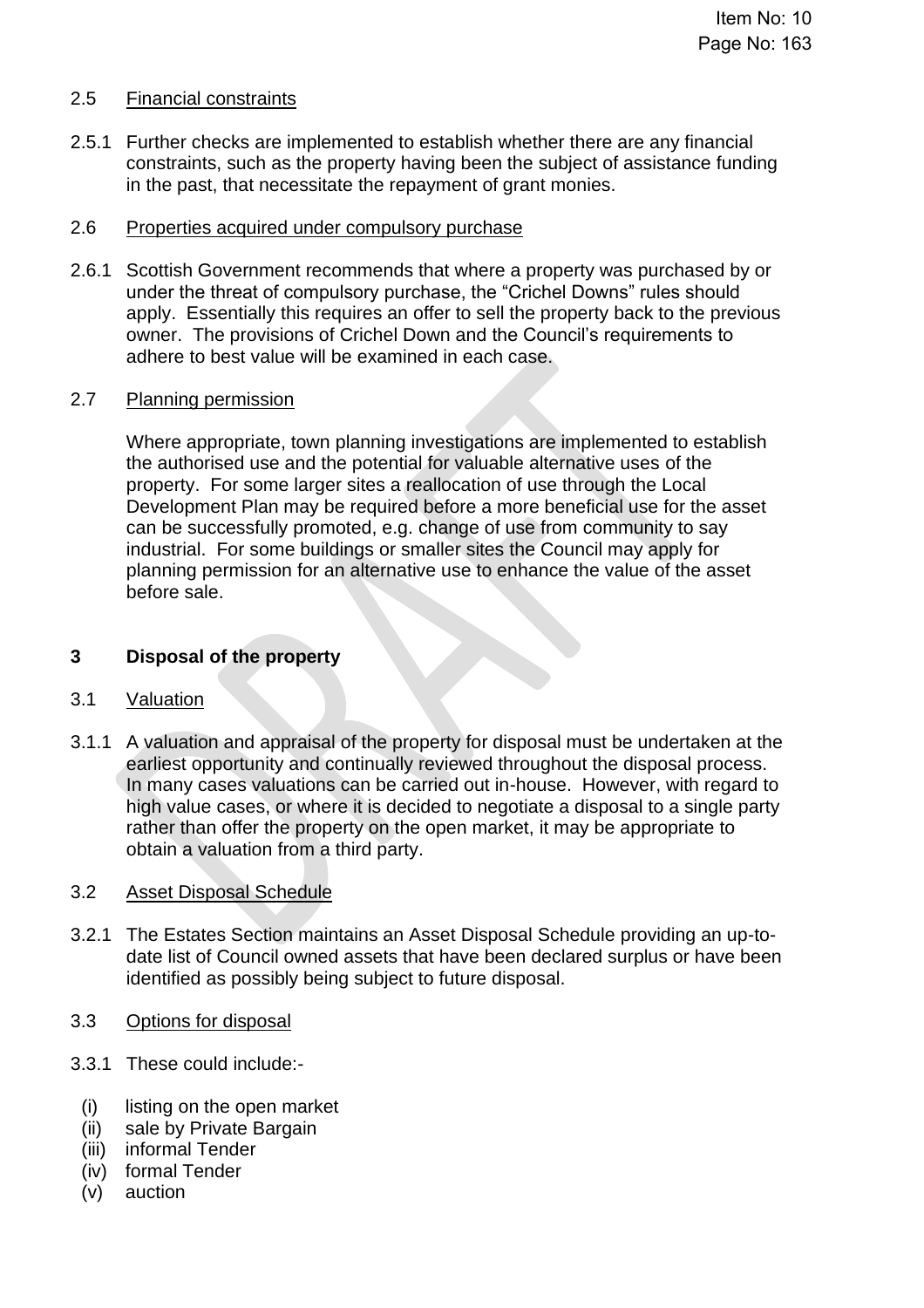- (vi) special purchaser
- 3.3.2 Any of the above methods could be used depending on circumstances. A flexible approach must be maintained in order to deal with the variety of property disposed of by the Council and the state of the property market at any given time.

#### 3.4 Timing of disposal

- 3.4.1 This needs to be considered against the background of the Council's budget and capital programme requirements, current state of the market, local and regional planning framework and potential for property values to change in the future. Consideration should be given to obtaining planning consent, particularly where there is potential for redevelopment or investment in the property prior to disposal to enhance its value.
- 3.4.2 When a disposal of a surplus property is not appropriate due to market conditions, a temporary use should be found in order to mitigate void costs and improve security. Any external letting should be by way of a short term lease in order that vacant possession can be easily obtained.

#### 3.5 Marketing Strategy

- 3.5.1 An appropriate marketing strategy should be developed for use by either the inhouse or external consultants who will undertake the disposal.
- 3.5.2 Each property will be considered on its own merits and a marketing strategy will be developed to ensure that each asset maximises its capital receipt whilst taking into account economic development and regeneration considerations. In addition to appropriate press promotion, increased use of web-based facilities, e.g. Aberdeen Solicitors' Property Centre, will be considered to ensure that maximum exposure to potential purchasers/tenants is achieved.

#### 3.6 Disposing of the asset

- 3.6.1 In disposing of the asset Estates follows the detailed procedure set out in the Estates Office Manual Section B (Procedure for the Disposal of Property).
- 3.6.2 Depending on the type of asset, location, price, condition, etc., the time taken for disposal may vary considerably and Estates should review the disposal strategy adopted for each asset on a regular basis, especially where there is a lack of interest in the asset.
- 3.6.3 If an asset has not generated sufficient interest or has been on the market for some time, officers consider whether to put the property to auction.
- 3.6.4 If auction is determined the most appropriate form of disposal, Estates confirms whether the reserve price to be set is above the level at which Officers have delegated approval in relation to disposals (the Delegation Level). If this is the case, the appropriate Area Committee approval should be obtained to set the reserve, below which the property cannot be sold. If the reserve price is to be set at less than the Delegation Level, officers must notify Ward Members and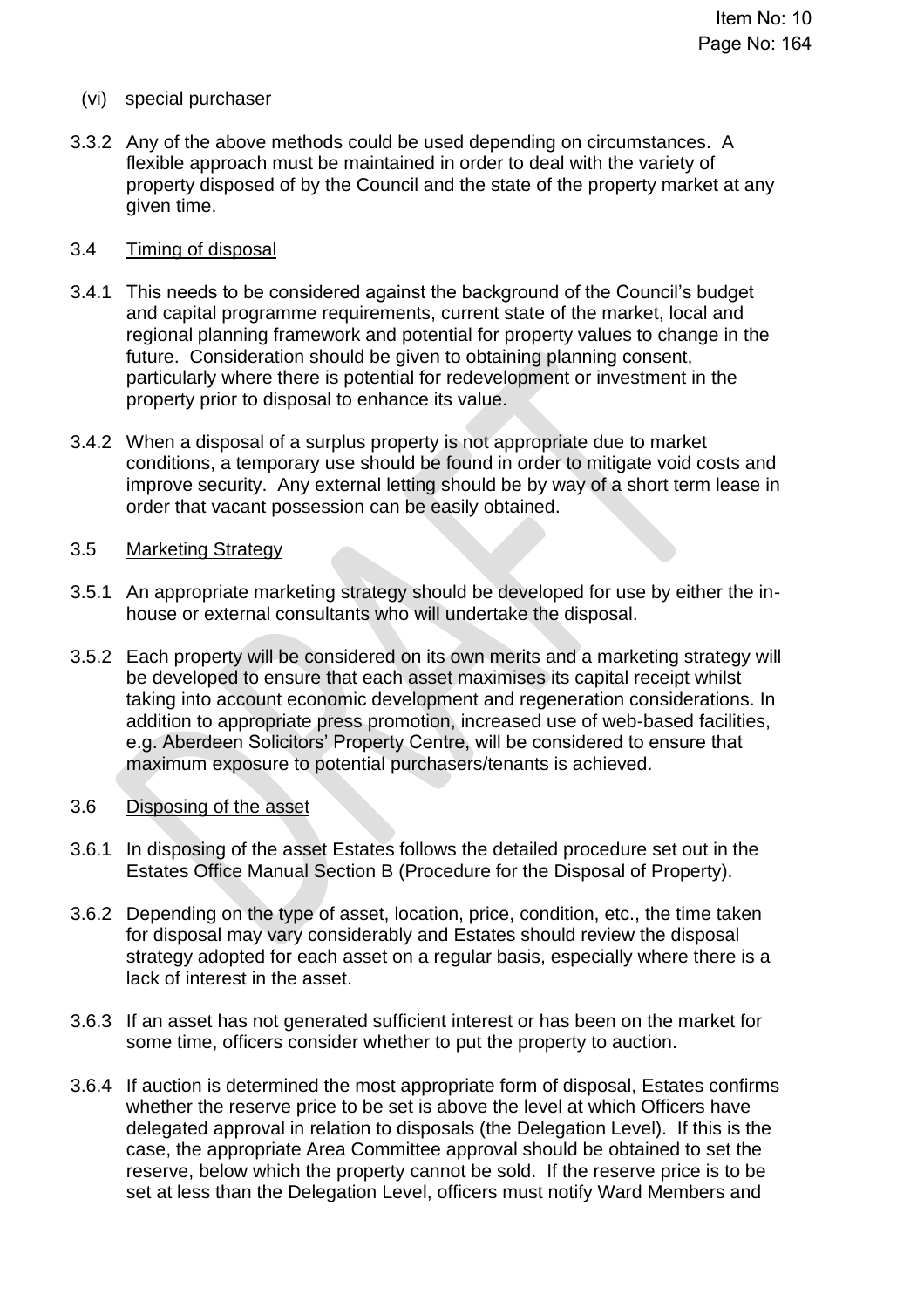the Area Manager of the intention to put the property to auction and of the reserve price.

- 3.6.5 If the asset is sold at Auction, at the set reserve price or above, officers will notify Ward Members of the sale.
- 3.6.6 For assets that generate sufficient interest, a closing date is generally set. Any party that has noted an interest in the asset is advised of the closing date and asked to submit a best and final offer.
- 3.6.7 Where an offer at or above the Delegation Level, that is considered to be acceptable, is received after a property has been exposed to the market for a suitable period and/or a closing date has been set, the matter must be referred to Area Committee. The report sets out the offer(s) received, the name(s) of the potential buyer(s), their proposed use for the asset and officer recommendations. The Committee decides the appropriate action to be taken.
- 3.6.8 For assets being sold at below the Delegation Level the matter shall be determined by appropriate officers in exercise of their delegated powers. In such cases a Ward Members are advised of the outcome of the sale.
- 3.6.9 Officers then instruct Legal & People to formally conclude the disposal.
- 3.7 Capital receipts from disposals will be allocated as follows:-
- (i) General Fund to the Capital Receipts line in the Capital Plan.
- (ii) Housing Revenue Account to the HRA Account
- (iii) Common Good to the appropriate Common Good Account

## **4 Additional consents required following agreement of sale terms**

#### 4.1 Disposal at less than best consideration

Other than in relation to Asset Transfers under the Community Empowerment (Scotland) Act 2015, any proposal to dispose of property at less than market value is a matter reserved for decision by the appropriate Policy Committee.

#### 4.2 Disposals of Common Good property

Common Good Properties require a Common Good Order to be obtained prior to sale. All proposals to dispose of Common Good property will be referred to Area Committee, no matter the level of consideration.

#### **5 Ownership enquiries**

5.1 To reflect the cost incurred by the Council in responding to ownership enquiries the Council will charge a fixed amount, to be determined by the Head of Legal & People in respect of each plot on which an enquiry is made.

#### **6 Asset Transfer**